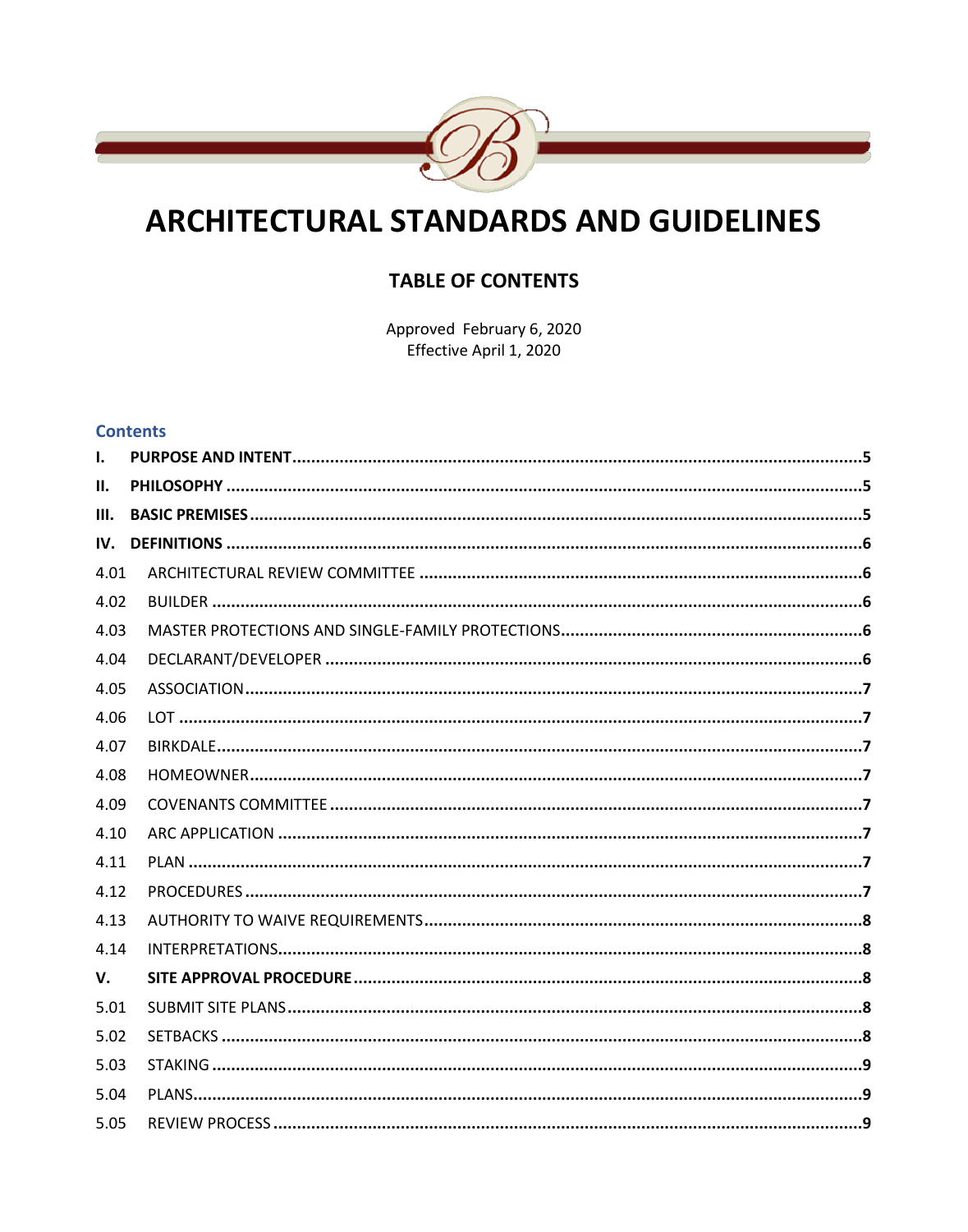| VI.  |                                                                                           |
|------|-------------------------------------------------------------------------------------------|
| 6.01 |                                                                                           |
|      |                                                                                           |
| 6.02 |                                                                                           |
| 6.03 |                                                                                           |
|      |                                                                                           |
| 6.04 |                                                                                           |
|      |                                                                                           |
| 6.05 |                                                                                           |
|      |                                                                                           |
| 6.06 |                                                                                           |
| 6.07 |                                                                                           |
|      |                                                                                           |
| 6.08 |                                                                                           |
|      |                                                                                           |
| 6.09 |                                                                                           |
|      |                                                                                           |
| 6.10 |                                                                                           |
|      |                                                                                           |
| 6.11 |                                                                                           |
|      |                                                                                           |
|      |                                                                                           |
|      |                                                                                           |
|      |                                                                                           |
|      |                                                                                           |
|      |                                                                                           |
| 6.13 |                                                                                           |
| 6.14 |                                                                                           |
| 6.15 |                                                                                           |
|      |                                                                                           |
| 6.16 |                                                                                           |
| 6.17 |                                                                                           |
|      | 6.17.1 Application Requirements for Grills, Barbecues and Pits (Permanent Structures): 20 |
| 6.18 |                                                                                           |
|      | 6.18.1 Application Requirements for Heating, Air Conditioning, and Generator Units: 21    |
| 6.19 |                                                                                           |
|      |                                                                                           |
| 6.20 |                                                                                           |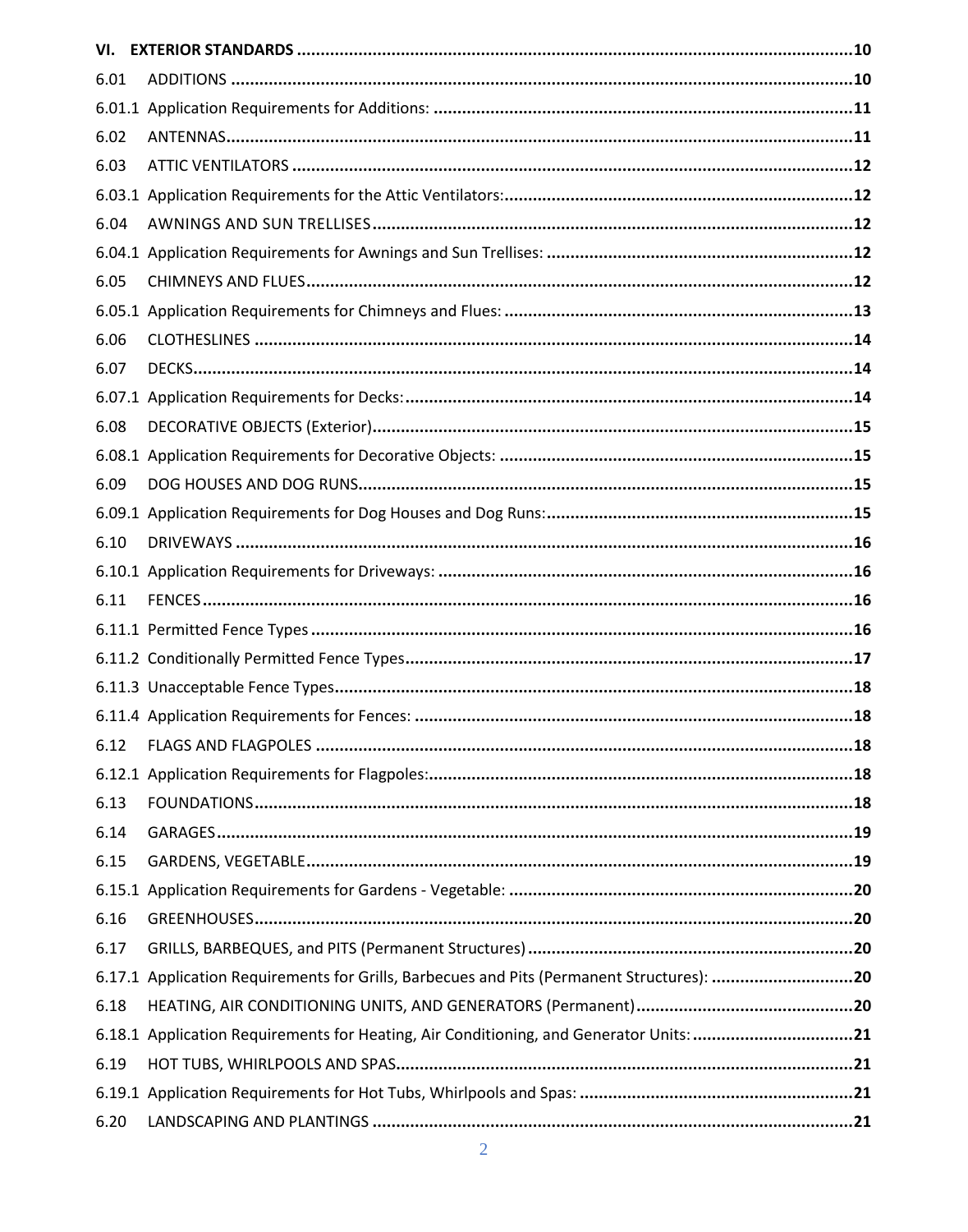| 6.21 |  |
|------|--|
|      |  |
| 6.22 |  |
| 6.23 |  |
| 6.24 |  |
|      |  |
| 6.25 |  |
|      |  |
| 6.26 |  |
|      |  |
| 6.27 |  |
|      |  |
| 6.28 |  |
|      |  |
| 6.29 |  |
|      |  |
| 6.30 |  |
| 6.31 |  |
| 6.32 |  |
| 6.33 |  |
|      |  |
| 6.34 |  |
|      |  |
|      |  |
|      |  |
| 6.36 |  |
|      |  |
| 6.37 |  |
| 6.38 |  |
| 6.39 |  |
|      |  |
| 7.01 |  |
| 7.02 |  |
| 7.03 |  |
| 7.04 |  |
| 7.05 |  |
| 7.06 |  |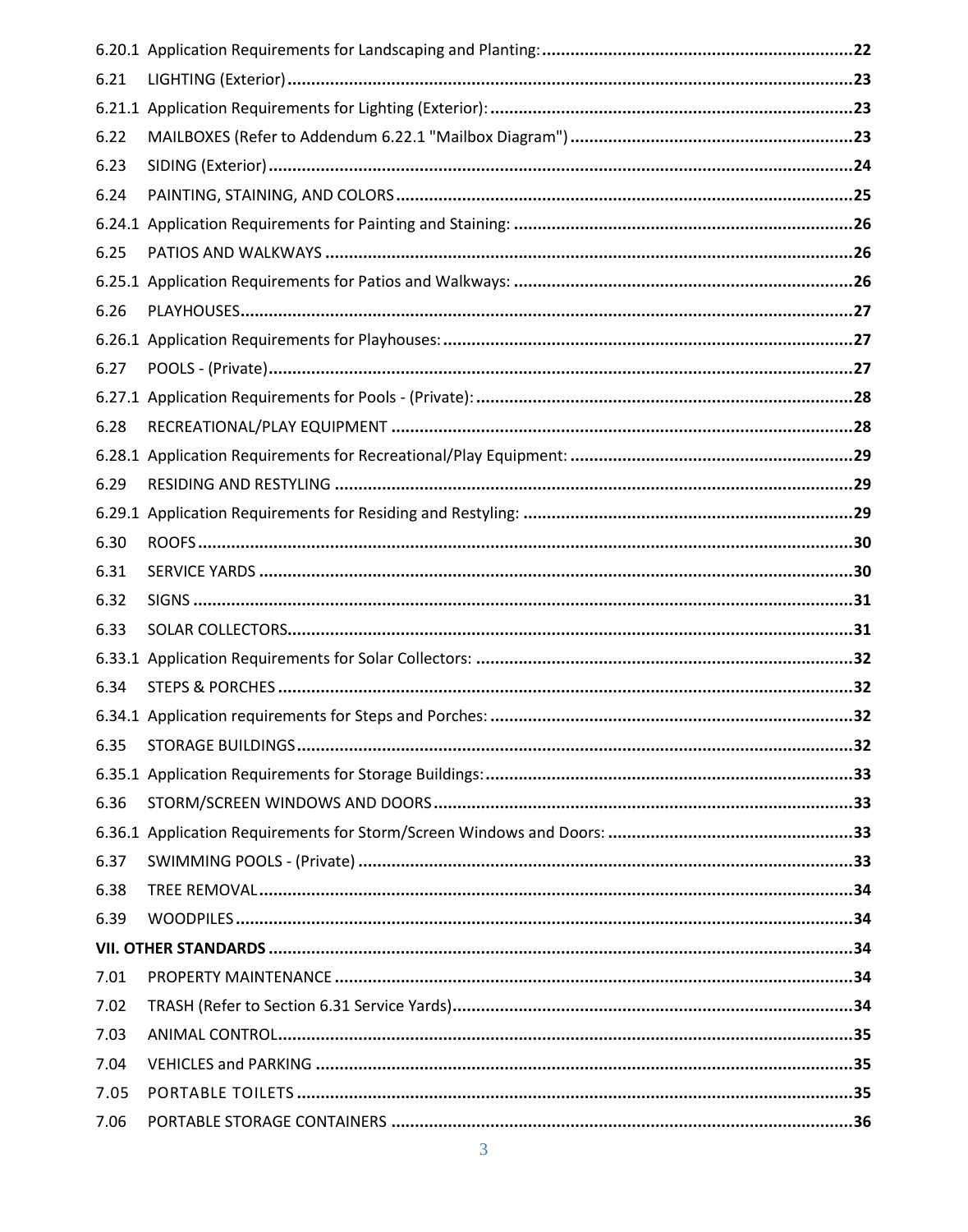*Exhibit 1: Birkdale Mailbox Diagram*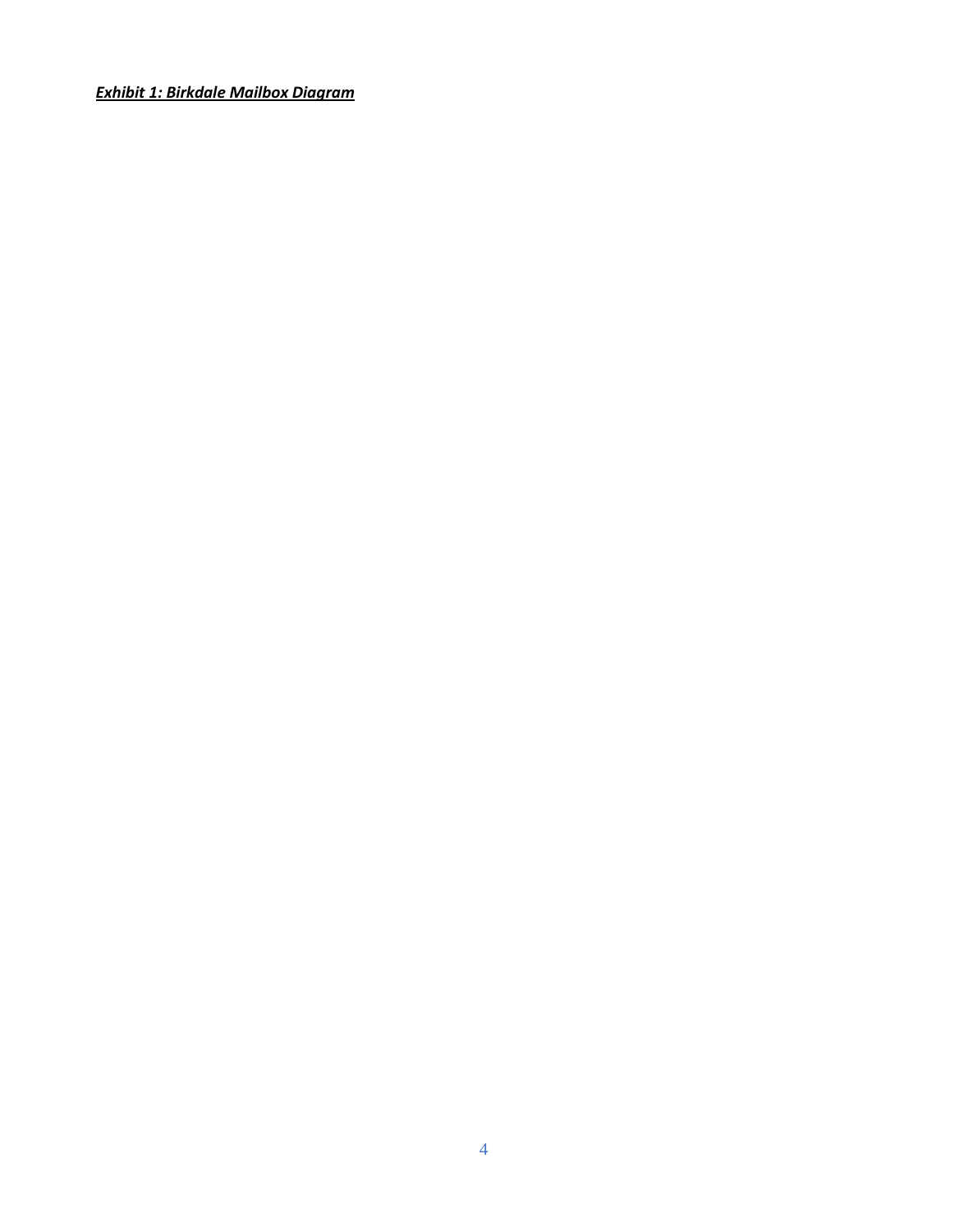# <span id="page-4-0"></span>**I. PURPOSE AND INTENT**

The Architectural Review Committee was established pursuant to the Master Protections, Article VI. It is empowered to establish and enforce standards and guidelines for new construction and modifications to existing construction. The Board of Directors, in the exercise of its power pursuant to Section 55-513(A) of the Code of Virginia and other sources, has also created a Covenants Committee to enforce compliance with Declarations, Articles of Incorporation, Bylaws and these guidelines.

These Architectural Standards and Guidelines are tools for homeowners and builders in the construction, addition, and alteration of single-family detached homes in Birkdale. They have been established for the preservation and enhancement of aesthetics and property values for the community.

These Standards are used by the Architectural Review Committee (ARC) as a basis for review of exterior building construction, additions or changes. The ARC is a volunteer workforce consisting of Birkdale homeowners. The Board of Directors has the authority to contract a professional review service for new construction when needed.

These criteria are in addition to the Master Protective Covenants and the Single Family Protective Covenants. They are intended to complement the Covenants. Should a conflict arise, the Covenants will prevail.

New Birkdale residents should read this booklet thoroughly before undertaking any type of exterior construction, change or addition. It contains information each builder and owner needs about the design review and approval process and procedures.

<span id="page-4-1"></span>These standards and guidelines when implemented accordingly will be a primary factor to enhance value and promote common pride in the community.

## **II. PHILOSOPHY**

Birkdale is approximately a 500 acre planned community with 656 single-family lots. There are various architectural styles, lot sizes and configurations, as well as price ranges.

The common threads that provide continuity throughout Birkdale are quality and craftsmanship complimented by approximately 60 acres of common open areas. Mature white pines, hickory and oaks stand guard over most of the rolling countryside, while meadows provide open vistas in other areas. All these in conjunction with the green of the golf course, provide a rich natural environment, which reflects the image, sought by Birkdale residents.

The British theme also reflects that traditional, graceful and elegant image. The name "Birkdale" was selected for the Royal Birkdale in England. Royal Birkdale is one of England's oldest golf clubs and was chosen for the site of the 1991, 1998 and 2008 British Open.

#### <span id="page-4-2"></span>**III. BASIC PREMISES**

The master plan for Birkdale was carefully planned to achieve the following objectives and features:

- 3.01. Maintain as much of the existing wooded and natural character of the land as possible.
- 3.02. Establish a tasteful private setting duplicating old world construction, tradition and simple elegance.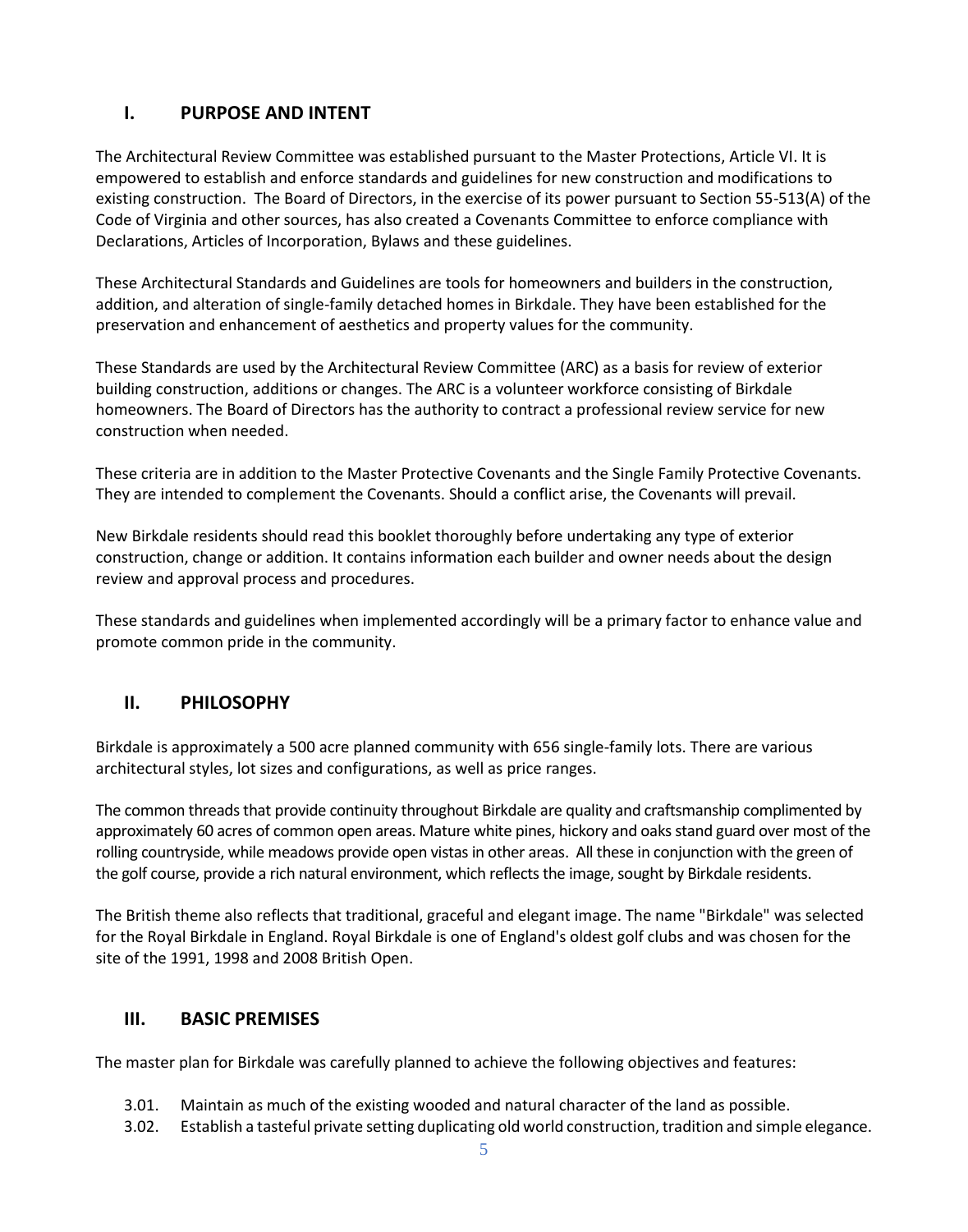- 3.03. Design a unique residential and golf community of high quality.
- 3.04. Provide natural buffers to provide residents with privacy from other structures.
- 3.05. Provide for a plan of carefully placed lots to give owners full advantage of the area's natural beauty.
- 3.06. Appoint an Architectural Review Committee to strictly enforce the architectural and design elements of construction.

## <span id="page-5-0"></span>**IV. DEFINITIONS**

#### <span id="page-5-1"></span>**4.01 ARCHITECTURAL REVIEW COMMITTEE**

The Architectural Review Committee (ARC) is established to protect the integrity of the community and is comprised of Birkdale Association homeowners. They do this by reviewing and approving or disapproving all plans for any type of exterior construction, alteration, erections, demolition, installation or enlargement of any building, fence, wall, accessory building, exterior lighting, sign, improvement or other structure. The ARC has the authority and responsibility to establish and maintain high quality design standards for structures and landscaping throughout Birkdale in conjunction with the Board of Directors.

While ARC approval must be obtained prior to construction, the Committee does not guarantee adequacy, technical sufficiency or safety or any proposed plan's compliance with applicable County Codes, Laws or Ordinances.

ABSOLUTELY NO CONSTRUCTION OR MODIFICATION OF ANY TYPE CAN BEGIN UNTIL APPROVAL IS GIVEN BY THE ARCHITECTURAL REVIEW COMMITTEE.

This Committee has the authority to administer procedures by which application submissions must be made in accordance with these directives. They also have the responsibility together with the Covenants Committee to enforce compliance with Standards and Guidelines and other provisions in the Master Protections on any new or revised project submitted to the ARC.

The ARC is appointed by the Board of Directors pursuant to the Master Protections and Covenants, Article VI, Section 6.1.

## <span id="page-5-2"></span>**4.02 BUILDER**

An individual or corporation properly licensed by the Commonwealth of Virginia as a general contractor, constructing an individual house or houses at Birkdale. The ARC retains the right to accept or reject each Builder.

## <span id="page-5-3"></span>**4.03 MASTER PROTECTIONS AND SINGLE-FAMILY PROTECTIONS**

The Declaration of Covenants, Easements and Restrictions recorded in the Clerk's Office of the Circuit Court of Chesterfield County, Virginia.

#### <span id="page-5-4"></span>**4.04 DECLARANT/DEVELOPER**

Crimson Birkdale, a Virginia general partnership, is the organization which originated the project. Crimson Birkdale and successive developers subdivided the land, built roads, utility lines and pedestrian paths. The Declarant/Developer term expired (effective November 2003, pursuant to the master covenants) and the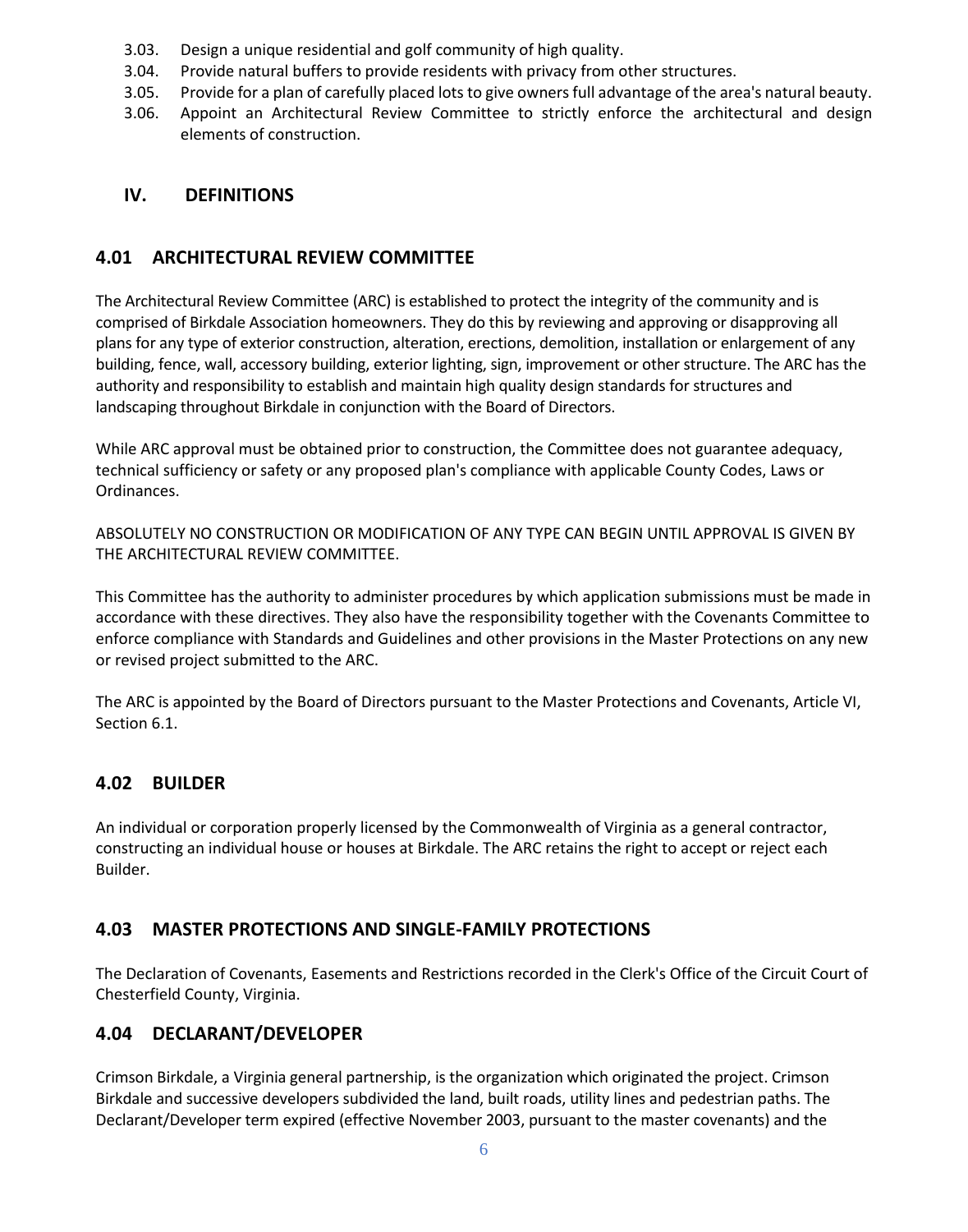Birkdale Community Association and the Birkdale Board of Directors are successor of interest and reserves the right to review, evaluate, and approve, disapprove, allow or not allow the use of all builder's and/or realtor's marketing, advertising, or construction programs related to the sale and/or construction or new homes to be built in Birkdale.

## <span id="page-6-0"></span>**4.05 ASSOCIATION**

The Community Association is titled, "The Birkdale Community Association."

#### <span id="page-6-1"></span>**4.06 LOT**

Each of the 657 lots in Birkdale as shown on the subdivision plat upon which single-family residences may be or has been constructed.

## <span id="page-6-2"></span>**4.07 BIRKDALE**

The land development in Chesterfield County, Virginia, known as Birkdale and shown on recorded plats.

#### <span id="page-6-3"></span>**4.08 HOMEOWNER**

The HOMEOWNER is defined as the owner of a building lot and any improvements thereon.

#### <span id="page-6-4"></span>**4.09 COVENANTS COMMITTEE**

The Covenants Committee is established by the Board of Directors to enforce community standards contained herein or in the Master Declarations or Single-Family Protections. The Covenants Committee's responsibility includes areas not involving new construction, alterations, or other areas under the purview of ARC. The Covenants Committee may serve as an appeal point of ARC decisions. The Covenants Committee has primary responsibility to administer the Birkdale Community Association, Inc. Violations Complaint and Due Process Resolution current version as adopted by the Board of Directors.

#### <span id="page-6-5"></span>**4.10 ARC APPLICATION**

The process and form used to apply for plan approval so a homeowner may start construction, additions, or alterations to a lot. This procedure is defined in Section V. below.

## <span id="page-6-6"></span>**4.11 PLAN**

The PLAN shall consist of a sketch, schematic, or formally prepared plans and specifications (A/E sealed) that show in sufficient detail the proposed construction, addition, or alteration to a lot.

## <span id="page-6-7"></span>**4.12 PROCEDURES**

All construction on individual lots is to be reviewed by the ARC prior to beginning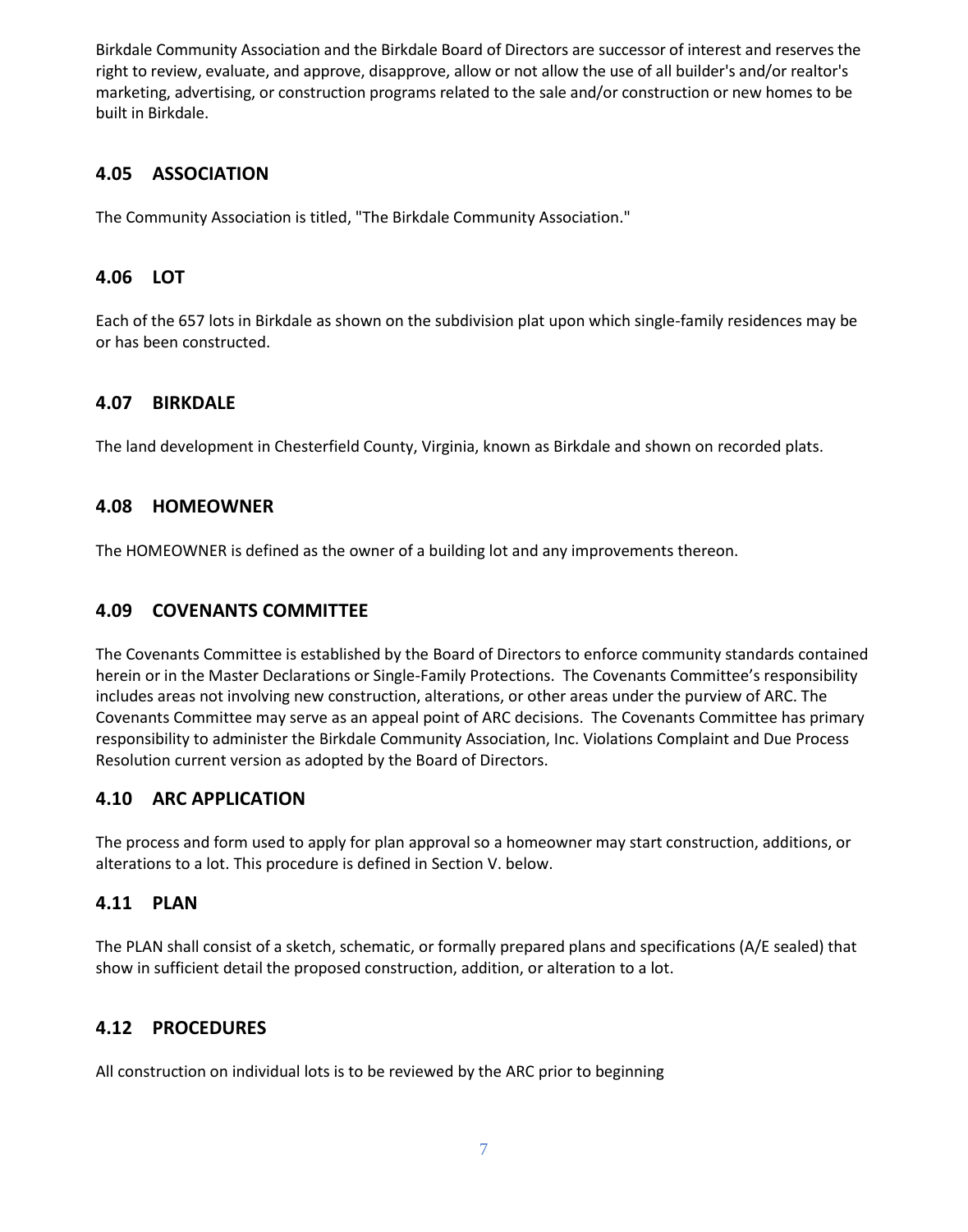The ARC may meet formally or informally to discuss the submissions and their compliance with the Covenants and criteria contained here. The ARC has 60 days to review and notify the homeowner of the following decision:

- A. approve the plans in writing
- B. deny approval of the plans in writing, or
- C. approve the plans in writing subject to certain conditions or suggested changes.

The Declaration of Covenants in Section 6.3 states, "If the ARC does not approve or disapprove, or approve subject to conditions, any plans or proposed construction schedule within 60 days after it receives the same in compliance with section 6.2 of this Declaration, such plans (or construction schedule, as they may be) shall be deemed approved".

# <span id="page-7-0"></span>**4.13 AUTHORITY TO WAIVE REQUIREMENTS**

The ARC has the authority to waive requirements in these Standards. They may do so only when the intent and quality required in design criteria are satisfied. Waiver of specific requirements must not be inconsistent with recorded Master Protections. Any such waiver must be in writing and must include a minimum of three (3) Board of Director's signatures. The waiver must be filed and maintained with the managing agent.

#### <span id="page-7-1"></span>**4.14 INTERPRETATIONS**

All interpretations of the contents of these Standards will be made by the ARC. In the event a homeowner does not agree with the ARC interpretations and a resolution cannot be reached, then the homeowner has the right to follow the Complaint Violation and Due Process procedure. The process has been implemented for a fair and impartial hearing to resolve such issues between the ARC and the homeowner.

#### <span id="page-7-2"></span>**V. SITE APPROVAL PROCEDURE**

Prior to beginning *new* construction, one (1) site plan must be submitted and approved. \*NO LOTS WILL BE CLEARED UNTIL THE SITE PLAN HAS BEEN APPROVED. \*

#### <span id="page-7-3"></span>**5.01 SUBMIT SITE PLANS**

Draw parameters of the proposed structure on an enlargement of a lot drawing. Draw and label all corners of the house, garage, driveway, decks, porches, Florida rooms, etc.

## <span id="page-7-4"></span>**5.02 SETBACKS**

The following setbacks will be observed:

- A. Front Yard
	- a. For lots on through streets the minimum front setback is 55' in compliance with County zoning.
	- b. On other lots, a minimum of 40' will be used. However, zoning for Birkdale permits a reduction to 15' under certain circumstances. Any such circumstance must be approved by the ARC.
	- c. All sections developed after sections 1, 2, and 3 will adhere to the Chesterfield County zoning permitted for Birkdale.
- B. Side Yard
	- a. A minimum of 15' on each side of the house is required. However, under certain circumstances this setback may be reduced by the ARC.
	- b. A minimum of 10' on each side of the house shall be utilized in Sections 1, 2, and 3. However, under certain circumstances this setback may be reduced by the ARC.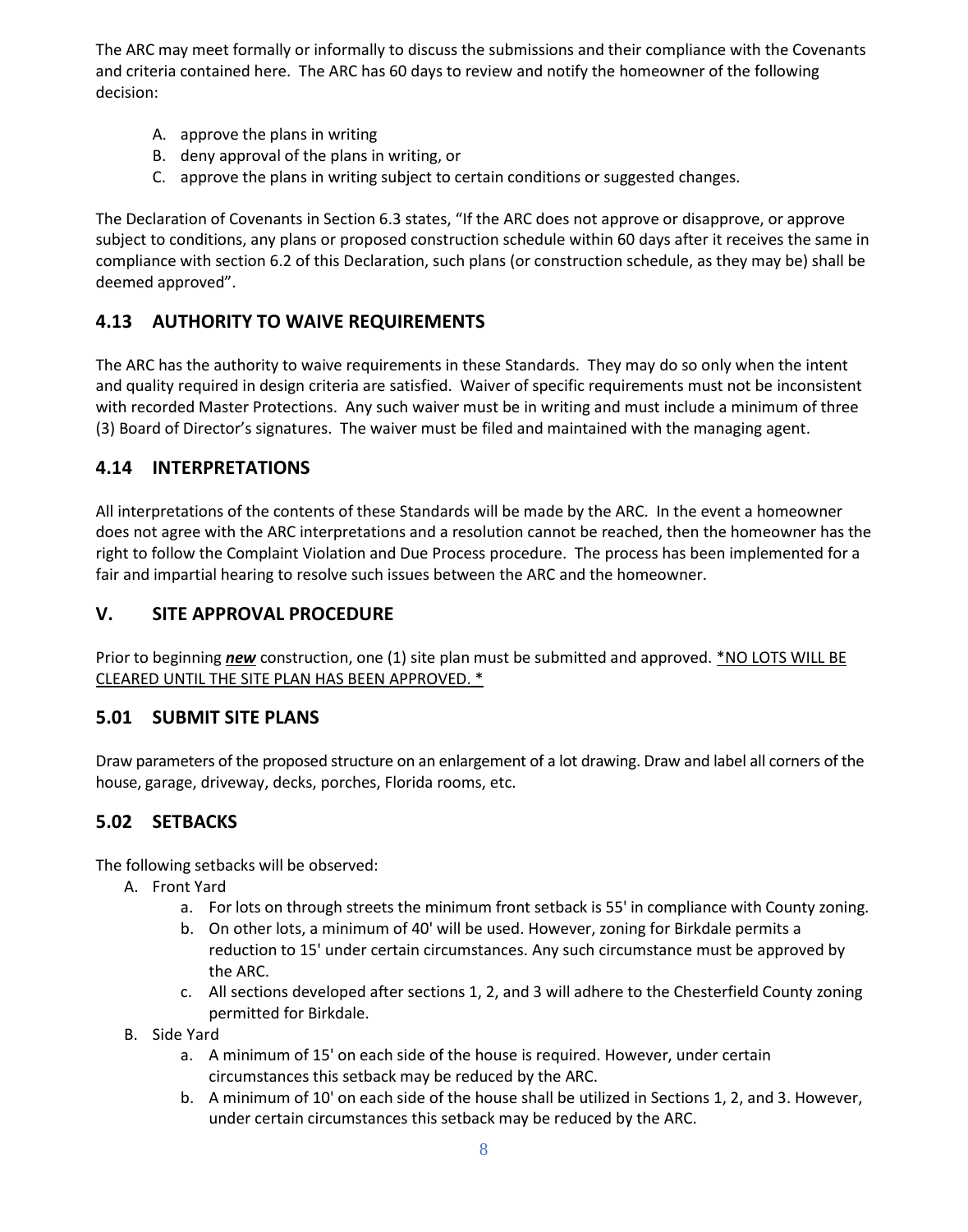- c. All sections developed after sections 1, 2, and 3 will adhere to the Chesterfield County zoning permitted for Birkdale.
- C. Rear Yard
	- a. The minimum rear setback on golf and lake frontage lots is 50'.
	- b. On other lots, the minimum rear setback is 25' unless the lot abuts common open space which is at least 30' wide, in which case the rear setback may be reduced to 15' by the ARC.
	- c. All sections developed after sections 1, 2, and 3 will adhere to the Chesterfield County zoning permitted for Birkdale.

## <span id="page-8-0"></span>**5.03 STAKING**

- A. Using a colored flagged stake, mark all corners of the building.
- B. Using a different colored flag, stake the outside limits of clearing for the driveway, beginning at the street right of way and ending with the outside limits of clearing for the house and yard.
- C. Using 2 different colored ribbons, mark trees to be saved within the overall clearing limits. Trees that have any flagging on them at all including the ones marking the clearing limit line will be considered as a tree to be saved.

## <span id="page-8-1"></span>**5.04 PLANS**

Plans must be professionally drawn by an architect or approved design service. No plans prepared by the owner (unless he is an architect) will be accepted for review by the ARC. The ARC reserves the right to request that all proposed changes to the plans be incorporated as part of the drawings if sketched changes are inadequate to convey the likely final appearance.

Even though a plan has been approved and built, it must be resubmitted and re-evaluated if being reproduced on another site or any exterior change has been made. Plans must be accompanied by a site plan drawn to scale showing the proposed location of the structure, setbacks, walks, and drives.

Reasonable efforts are to be made to ensure that no house may be repeated adjacent or directly across the street unless the exteriors are sufficiently different in design to provide an individual character to each house. This may be accomplished through the use of different door, window, and porch details, color or shutters, etc. The decision as to whether a design is "sufficiently different" will be at the discretion of the ARC.

## <span id="page-8-2"></span>**5.05 REVIEW PROCESS**

#### A. NEW CONSTRUCTION

Complete architectural plans at  $\frac{1}{4}$  inch = 1 foot shall be submitted to the ARC along with the required site plan, and all exterior material and color selections. Plans will be approved only in conjunction with stake out review. Changes may be required by the ARC. For those lot buyers, a preliminary review is recommended prior to completing full working drawings.

A stake out of the house corners and flagging to indicate driveways and other clearing shall be reviewed and approved prior to any clearing.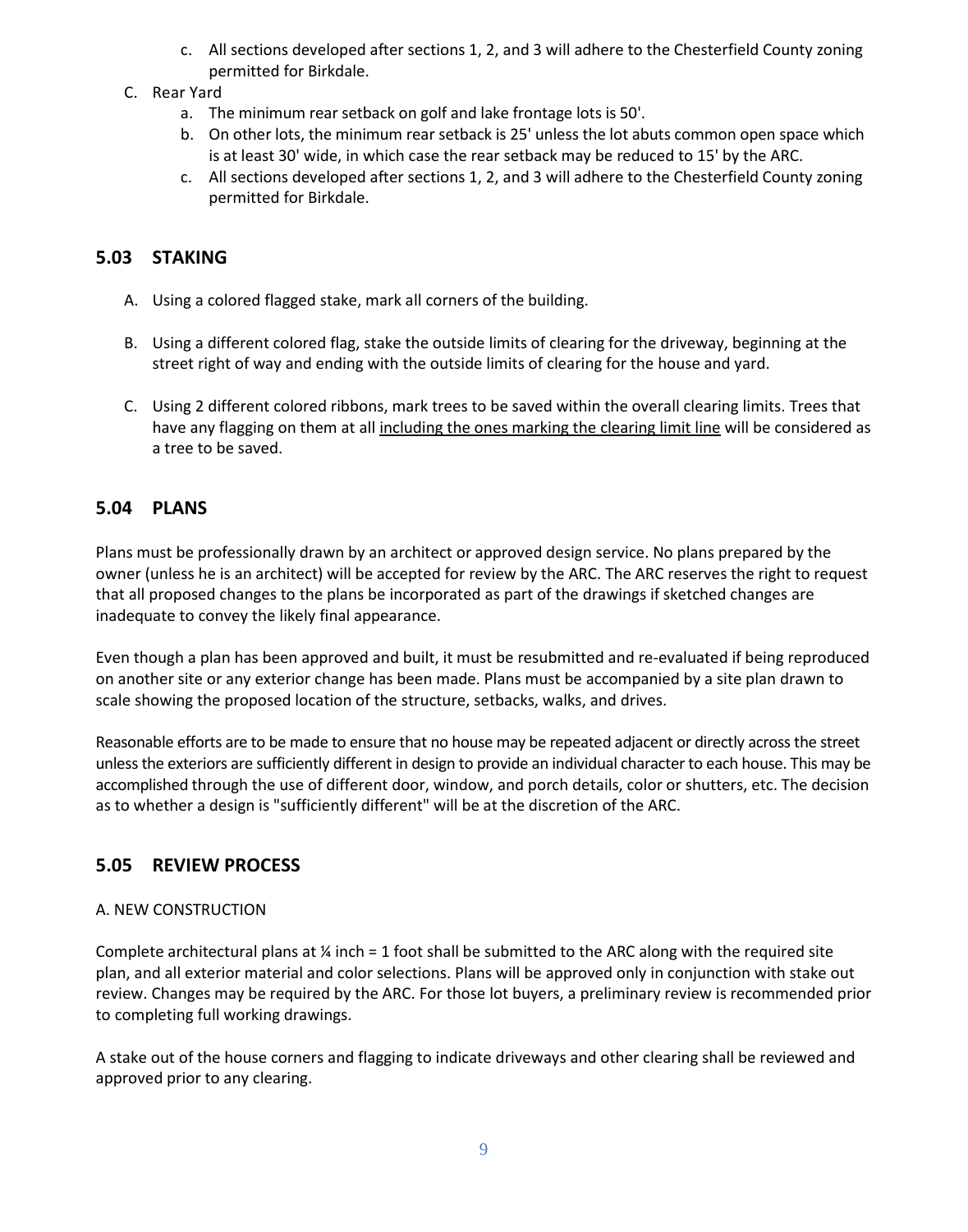The exterior of the house must be built in conformance with the plans submitted. Approved colors, proper treatment of driveways, provision of screening, and other requirements of these restrictions must also be complied with. A final letter of compliance for use in closing to assure compliance with the covenants shall be issued by the ARC only after a physical inspection has been made of the completed home with reasonable time of one week and notice being given by builder that the home is ready for inspection.

The ARC meets once a month or as needed and has 60 days to review and notify the homeowner of the ARC decision; see Section 4.09 Procedures.

The Board may contract a professional review service and the applicant will bear the cost for the review.

#### B. MODIFICATIONS, ADDITIONS, AND CHANGES

Modifications, additions and changes shall be submitted to the ARC using the ARC Request Form, Attachment 1, included in this procedure. Specific requirements in the Form must be followed including detailed description of the proposal, acknowledgement signatures of adjacent owners, and the Owner's Understanding and Agreement. The application may be submitted in writing or electronically as indicated on the form. Reply of the committee will be in writing and will become a part of the homeowner's permanent file with the association through the managing agent.

Proposals which affect the exterior of a structure including decks, fences, driveways, storage buildings or other elements may require submittal of a survey, plot plan, or similar document sufficient to assure to the ARC Committee that no property encroachment or property line violation will occur by approval of the project. Approval of a project by the ARC Committee does not constitute approval of a property line encroachment nor compliance with applicable building codes.

Certain items which do not require approval may be submitted for record keeping purposes to document when the changes were done. Examples are roof replacement, storm doors, windows, and painting.

# <span id="page-9-0"></span>VI. EXTERIOR STANDARDS

## <span id="page-9-1"></span>**6.01 ADDITIONS**

Any extension or attachment of the residence is considered an addition. Building additions include but are not limited to garages, greenhouses, porches, and rooms (three-season or four-season). Three-season rooms are those that are enclosed but are not heated. Access to a three-season room is usually entered by a doorway from the main part of the house; hence they are not "open" to the main part of the house as are four-season rooms (an enclosed room/area which is heated).

Any new construction/addition (not a conversion of an existing screened porch) shall have a foundation consistent with the attached house, i.e., a full foundation or engineered brick piers. Chesterfield County has no specific foundation requirements with respect to converting an existing screened porch into a three-season or four-season room. Screening beneath all porches shall consist of lattice as approved by the ARC.

The design of additions must be consistent with the existing shape, style and proportion of the existing residence. Carports are not permitted in Birkdale. A deck is not an addition; see article 6, Section 7 for deck installation and modifications. For foundation requirements on new construction see 6.13.

A. The finish and color of siding, roofing, trim materials, etc. must match those on the existing house. Regardless of materials used, colors shall match; obvious color differences are not acceptable and shall be changed to match.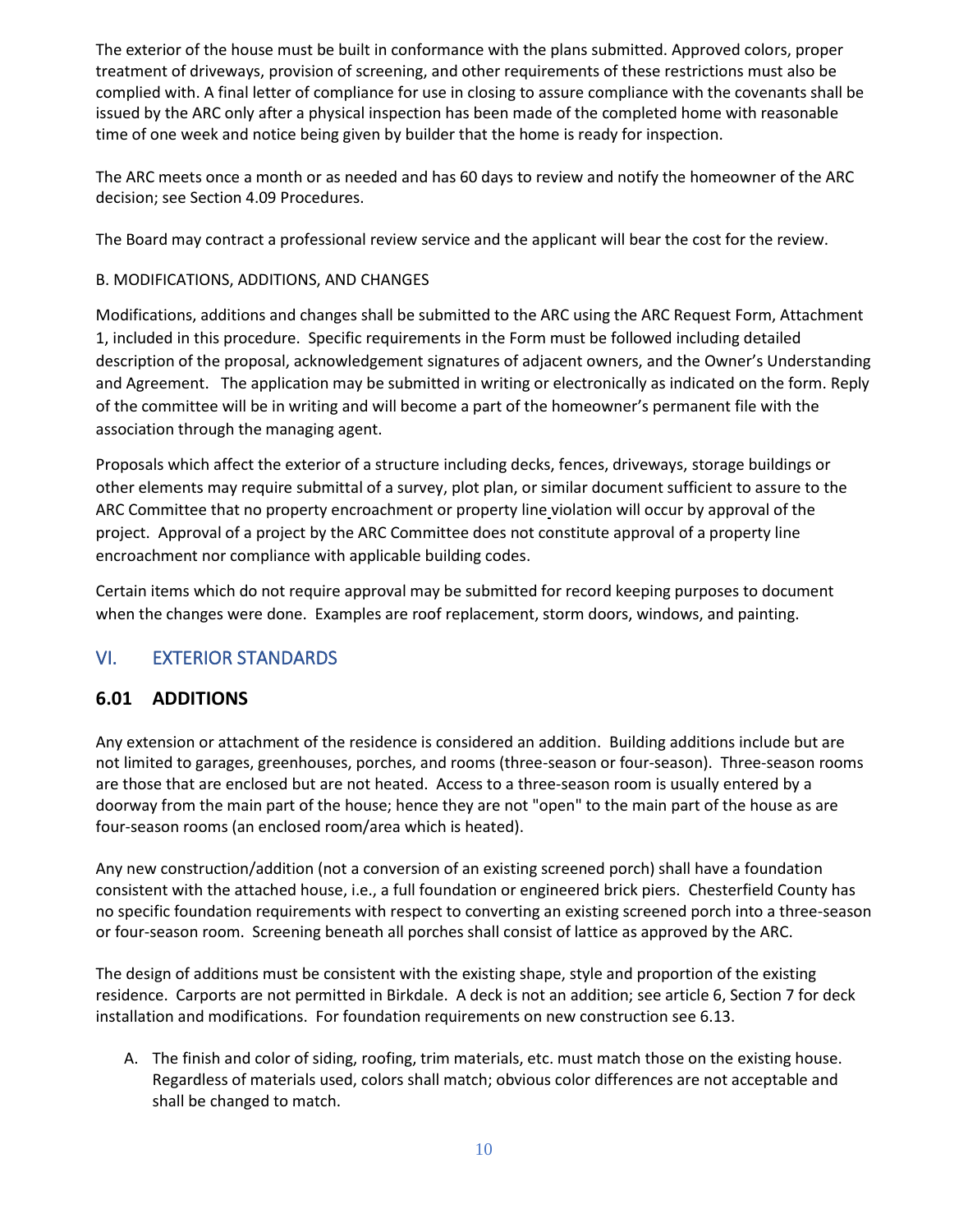- B. The style and color of new windows and doors must match those on the existing residence. They must also be located on walls at the same approximate height and vertical plane as the originals.
- C. Roof eaves and fascias must be the same depth, style and approximate height and all roof slopes proportionate to the original.
- D. Additions must be located to not impair the view, amount of sunlight, or ventilation of adjacent residences or the public's use or enjoyment of open space. New windows, doors, or viewing areas from the addition must not infringe upon existing internal or external private areas of adjacent properties.
- E. Additions must be located to not adversely affect drainage conditions on adjacent properties through changes in topography.
- F. Additions must show details of the lighting scheme and proposed fixtures (See Section 6.21 Lighting).
- G. Garages converted to living space must match the existing house (windows and foundation). If the garage is converted, then a pedestrian door shall not be allowed to be placed where the garage door was previously.

## <span id="page-10-0"></span>**6.01.1 Application Requirements for Additions:**

- A. The following must be submitted with the completed application.
- B. Two site plans and complete set of architectural drawings paralleling those required for Chesterfield County building permits.
- C. The site plans must show relationship of proposed and existing construction to property lines and adjacent residences and include size and location of trees in affected areas.
- D. Drawings to scale of proposed construction must include elevation views of each proposed exterior wall including dimensions and locations of doors, windows, rooflines, trim and proposed exterior lighting including fixture type.
- E. A complete description of materials including manufacturer and type of siding, roof, trim, colors, etc.

NOTES: (1) Commonwealth law requires locating existing *underground* utilities prior to digging for installation of underground wiring or to install light fixtures. Call Miss UTILITY of VA at 1(800) 552-7001. (2) For building permit information contact Chesterfield County.

# <span id="page-10-1"></span>**6.02 ANTENNAS**

Satellite dishes exceeding 1 meter in diameter are prohibited. A single and smaller satellite dish is permitted in the rear yard or on the rear roof/line preferably not visible from the street. Satellite dishes are prohibited in the front and side yards or on the front roof/line unless an adequate signal cannot be obtained elsewhere on the property. Planting of screening shrubs may be requested by the ARC for satellite dishes/antennas placed in yards. With respect to erection of antenna types other than satellite dishes, an application to the ARC is required, and the applicable Virginia code will apply. See Section 3.10 of Single Family Protections.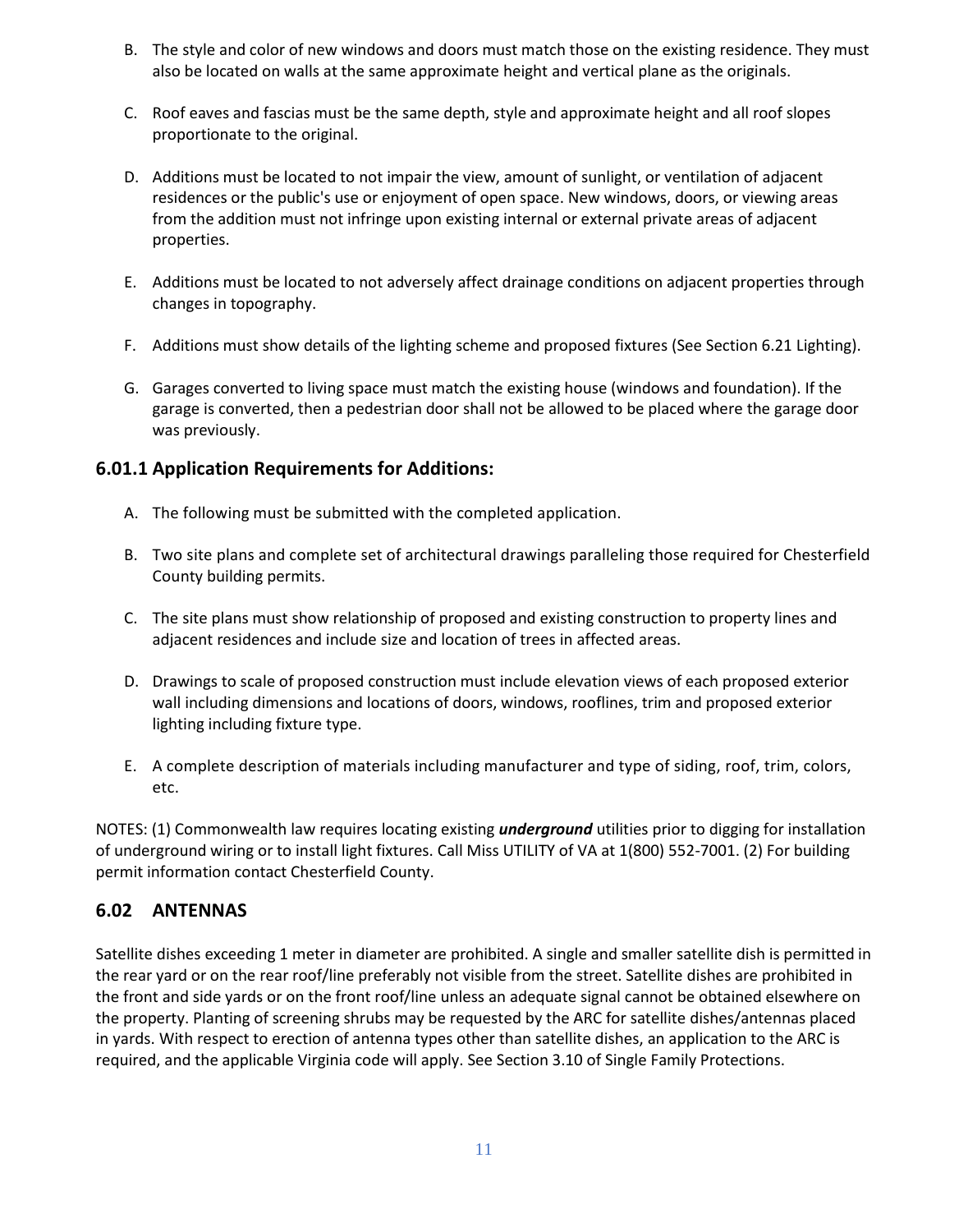## <span id="page-11-0"></span>**6.03 ATTIC VENTILATORS**

An application is not required for attic ventilators on the exterior of a residence provided the following criteria are met:  $\alpha$ 

- A. The ventilator is roof mounted and is located on the least visible side of the roof (from the public street view) and does not extend above the ridgeline.
- B. No part of the ventilator protrudes more than 12 inches above the roof surface.
- C. Should it become necessary to block the airflow, it must be blocked from the inside of the structure.

## <span id="page-11-1"></span>**6.03.1 Application Requirements for the Attic Ventilators:**

All installations which do not meet the above provisions require an application describing the ventilator in detail and showing its location and elevation above the roof plane.

## <span id="page-11-2"></span>**6.04 AWNINGS AND SUN TRELLISES**

- A. Sun control devices must be compatible with the architectural character of the residence.
- B. Awnings must complement the color and design of the house.
- C. Awnings and sun trellises must be consistent with the visual scale of the residences to which they are attached.
- D. The location of any awning or trellis must not adversely affect views, sunlight or natural ventilation of adjacent properties. Awnings are not permitted on the front or side of the residence. Pipe frames for canvas awnings must be painted to match the trim or dominant color of the house. Awnings must be a permanent year-round fixture.

## <span id="page-11-3"></span>**6.04.1 Application Requirements for Awnings and Sun Trellises:**

The following must be submitted with the completed application:

- A. A detailed drawing of the trellis or awning showing dimensions and a description of the method of support and attachment to the structure.
- B. A description of the color and style of the sun control device and of the residence to which it is to be attached, including a description of the materials to be used.
- C. An explanation of the impact, if any, the sun control device will have on adjacent residences.

## <span id="page-11-4"></span>**6.05 CHIMNEYS AND FLUES**

The purpose of this section is to ensure that exterior chimney installations will be in harmony with the applicant's house and surrounding properties.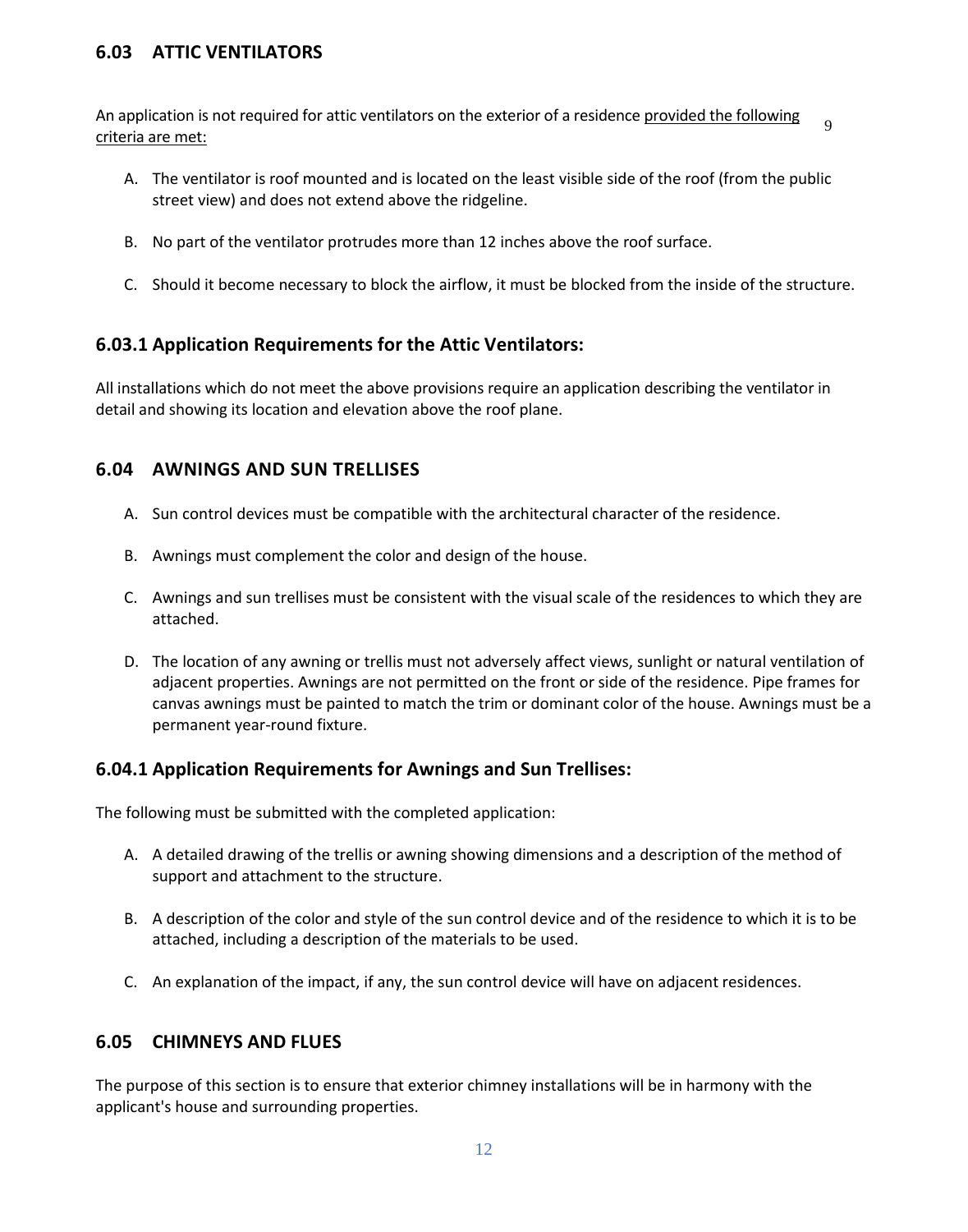These guidelines encourage the use of masonry (brick or stone) or siding enclosed construction.

- A. Brick chimneys are mandatory on traditional homes (i.e., Colonial, Victorian, Tudor, French provincial, Spanish, etc.) that have fireplaces. Direct vent gas fireplaces are allowed.
- B. Traditional homes with brick chimneys shall also have two separate sets of washes in the chimney with the second set at the cornice line. The chimney base shall be a minimum of 10 bricks in width, narrowing at the first wash set to a minimum of 8 bricks, narrowing at the second wash set with a minimum of 6 bricks. In Sections 1, 2, and 3 and sections developed thereafter, traditional homes shall have one set of washes in the chimney.
- C. Brick chimneys shall be at the discretion of the ARC on contemporary homes. If a prefabricated chimney is used, it must have no cantilever, and a foundation must be provided. Chimney caps must be approved by the ARC in Sections 1, 2, and 3 and sections developed thereafter, however they must be black and not more than 11 inches tall. Metal caps on top of the chimneys are discouraged. In Sections 1, 2, and 3, and sections developed thereafter, the metal cap on top of the chimney shall not be installed.
- D. The chimney must be boxed-in if it is to be located on the front slope of the roof or the roof ridge, or any other location where it will be highly visible from the fronting street. Locations on the front slope of the roof should be avoided
- E. In all cases the boxed-in chimney must be constructed to a required height of 4' above the roofline of the main portion of the house.
- F. In Sections 1, 2, and 3 and sections developed thereafter, chimneys shall have a 2' clearance when attached to the main body of the house.
- G. The following guidelines apply in addition to those above when there is no existing chimney on the house other than a builder-provided through-the-roof installation for the central heating system. Special care is needed to arrive at an architecturally suitable design when a second chimney is to be added. Each case will be considered separately, with the following criteria considered:
	- a. Dissimilar chimneys must not be used unless it is impossible to see both at the same time.
	- b. When a second chimney is to be added on the same side of a house as an existing boxed-in chimney, every effort must be made to see that both flues run through the same enclosure.
	- c. When a second chimney is to be run along a different wall than the first, it must be of the same design as the first.
- H. All chimneys and direct vent fireplaces constructed of brick are required to have a foundation.

## <span id="page-12-0"></span>**6.05.1 Application Requirements for Chimneys and Flues:**

The following must be submitted with the completed application:

A. A description of the applicant's house, including style, siding, shutters type, decorative embellishments, etc., and a photograph of the front of the house and the proposed location of the chimney.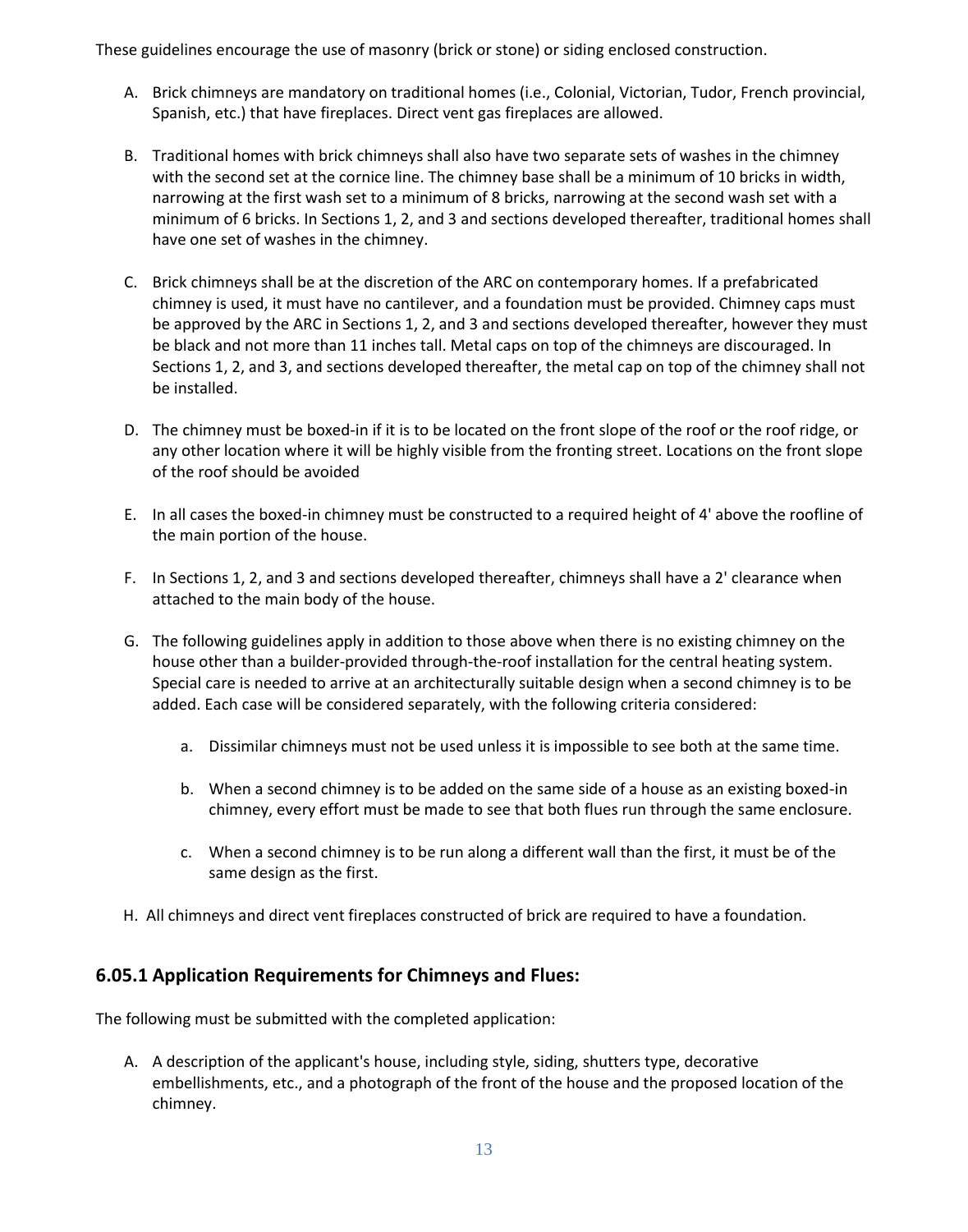- B. A site plan showing the location of the proposed chimney and its relationship to the house, property lines and adjacent residences.
- C. A detailed drawing showing exterior elevations and dimensions of the proposed chimney.
- D. A complete description of the proposed chimney and exterior construction materials, including type and color of masonry or siding material to be used. The relationship of these materials and colors on the house must be included.
- E. Where there is an existing chimney (other than a builder-provided through-the-roof installation), provide details as in "A" through "D" above for the existing chimney.

## <span id="page-13-0"></span>**6.06 CLOTHESLINES**

A. No clotheslines or other clothes drying apparatus will be permitted.

## <span id="page-13-1"></span>**6.07 DECKS**

NOTE: Chesterfield County requires a building permit for installation of a deck. Additionally, approval is required by the ARC for the building of all decks. The following criteria will apply to the construction of decks.

- A. Decks must be constructed of durable materials such as brick, stone or pressure-treated wood, synthetic, composite, or recycled materials if the materials provide comparable strength and appearance of wood. Lattice, post and rails must be constructed of similar durable decking materials or vinyl. Vinyl must conform to the American Society for Testing and Materials (ASTM) standard ASTM F964. Stair stringer material must be of metal or wood construction.
- B. The color of each deck must match the primary color of the residence exterior, its trim or be a natural wood color. If the color of the deck does not match either the primary exterior color or the trim color of the house, a color sample for the proposed deck, the house and the trim must be submitted with the application.
- C. In addition to the above, decks will be considered on their individual merit, which includes, but is not limited to location, size, conformity with design of the house, relationship to neighboring residences and proposed usage.
- D. All decks must have adequate screening to conceal the underside of the deck. Screening is to be by lattice work or wood of the same color and texture of the deck, or by plantings to provide cover and to enhance the overall view of the property. Any exceptions must be approved by the ARC.
- E. No supports for decks to be less than 6" x 6" pressure treated posts.
- F. Privacy screens may be constructed on decks at the sole discretion of the ARC. Such screens may not exceed seven feet in height measured from the deck floor.
- G. All steps facing the golf course or visible from a street shall have closed and painted or stained risers.

## <span id="page-13-2"></span>**6.07.1 Application Requirements for Decks:**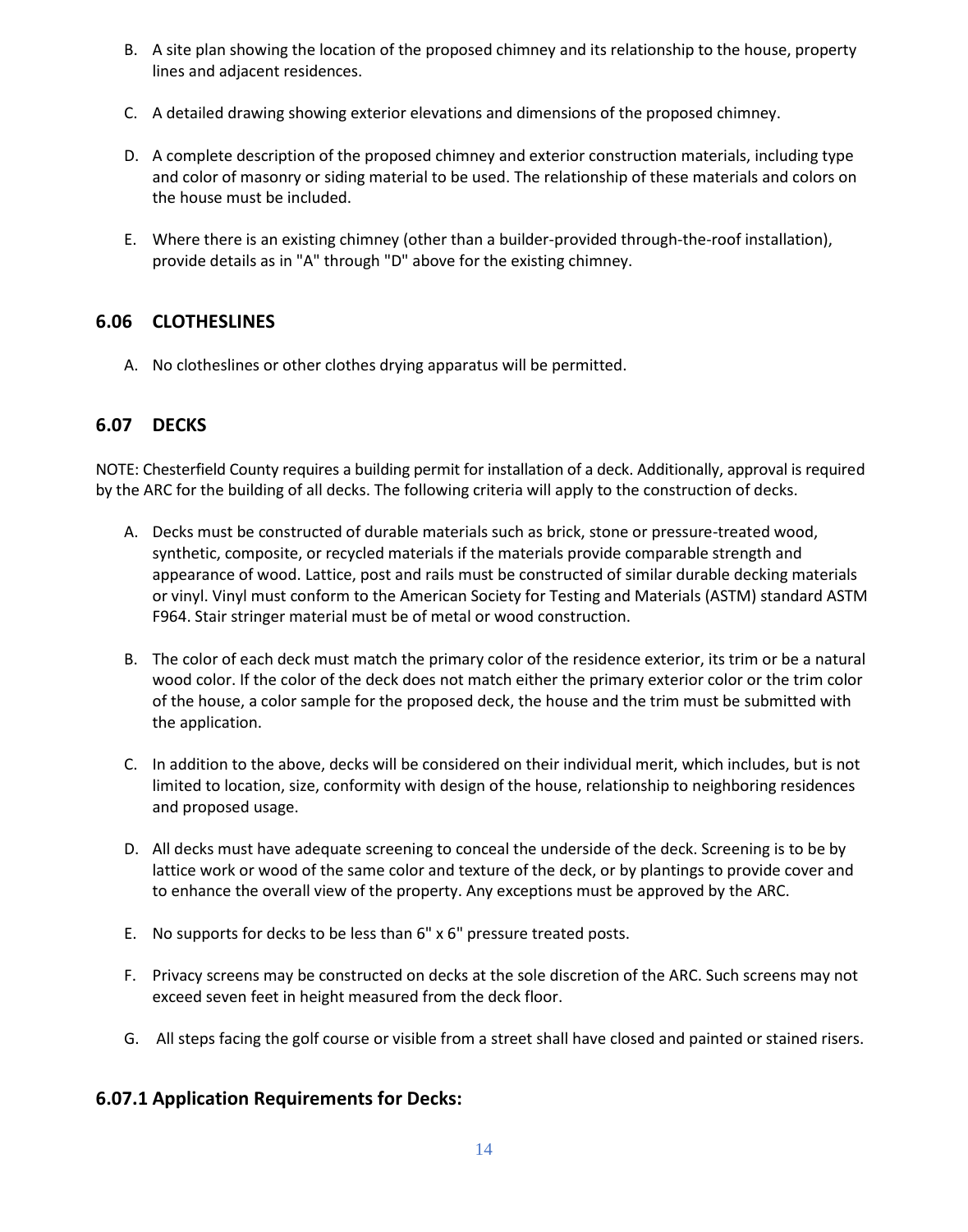The following must be submitted with the completed application.

- A. A site plan with dimensions showing the relationship of the deck to the house, property lines and adjacent residences.
- B. Any changes in window or door locations must also be shown; including the conversion of a window opening to a door opening or vice versa.
- C. A descriptive drawing including dimensions height above grade and details of posts, railings and stairs.
- D. A description of materials and color of the proposed deck and those of the house.
- E. A description and proposed relocation site of any plantings, equipment such as meters, air conditioners, heat pumps, etc. to be moved for the construction of the deck.
- F. A description of proposed changes in exterior lighting.

# <span id="page-14-0"></span>**6.08 DECORATIVE OBJECTS (Exterior)**

- A. Applications and approval will be required for all permanent exterior decorative objects, natural or manmade, that are visible from the street.
- B. Objects will not be evaluated solely on aesthetics but also on-site location, proportion, color, and appropriateness to surrounding residences, properties and environment.
- C. Holiday and festival decorations do not require approval; however, the placement of conspicuous decorative objectives must coincide with the holiday. Holiday decorations shall be removed no later than 14 days after the observed holiday.

# <span id="page-14-1"></span>**6.08.1 Application Requirements for Decorative Objects:**

A. A site plan must be submitted with the completed application showing the proposed location of the object, its size, color and detailed drawing or picture of the object.

# <span id="page-14-2"></span>**6.09 DOG HOUSES AND DOG RUNS**

Written approval from the ARC is required for construction of all doghouses and/or dog runs. The following criteria apply. NOTE: Chesterfield County has ordinances regarding treatment of animals, leash laws and noisy pets.

- A. Doghouses must be of the same siding and roofing materials and color as the residence.
- B. Dog runs must be as close to the residence as possible and in the rear of the lot. Dog runs and dog houses must NOT be located on or near property lines or on a public road right of way. Visual screening from adjacent properties is required by means of plantings, approved fencing, etc. For fences see 6.11 FENCES.

# <span id="page-14-3"></span>**6.09.1 Application Requirements for Dog Houses and Dog Runs:**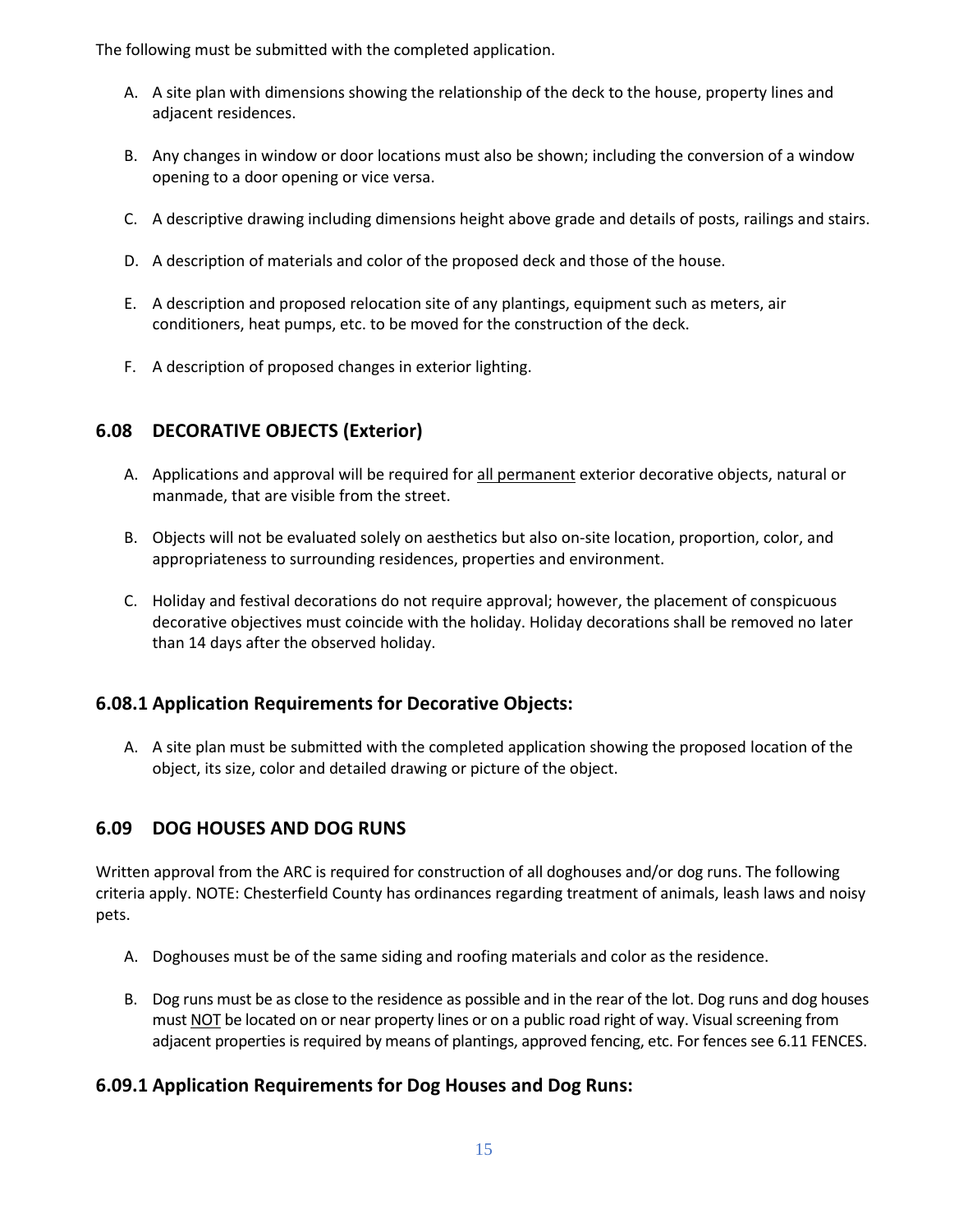The following must be submitted with the completed application.

A. A site plan showing relationships of dog runs and/or houses to the applicant's residence, adjacent properties and residences and other identifiable landmarks, including roadways.

1 3

B. Detailed drawings of the house or run to indicate dimension; a list of materials to be used for construction; and pictures of the proposed area for the dog run in relationship to the residence and adjacent properties to be submitted with the application.

#### <span id="page-15-0"></span>**6.10 DRIVEWAYS**

- A. An application is required for any driveway construction or expansion.
- B. Driveways where space permits must curve into a site in order to provide the maximum natural tree cover or landscaping between the house and the street. Circular drives may be permitted with prior approval.
- C. Driveways are to be constructed of exposed aggregate concrete, plain or colored concrete or asphalt. Loose gravel/stone driveways, or expansion thereof are expressly prohibited.
- D. Application is NOT required for the replacement of an existing driveway when there is no change in location, materials, size, shape or grade.

## <span id="page-15-1"></span>**6.10.1 Application Requirements for Driveways:**

The following must be submitted with the completed application.

- A. A site plan with dimensions showing the relationship to the applicant's residence, trees, property lines, adjacent properties or residences.
- B. A description of materials to be used, including color and texture.
- C. A drawing showing the thickness and subsurface preparation.
- D. A description of proposed changes in grade and drainage.

## <span id="page-15-2"></span>**6.11 FENCES**

Specific limits are placed on the types of fences and the extent of fencing approved in Birkdale in order to protect the open character of the landscape. The purpose of these standards is to provide each residential lot with the atmosphere of a larger open area.

## <span id="page-15-3"></span>**6.11.1 Permitted Fence Types**

- A. Permitted fences on all lots include unpainted split rail, unpainted board rail, unpainted picket, or factory colored vinyl.
- B. All permitted fences shall be constructed of unfinished pressure treated wood, or factory colored vinyl. A homeowner may submit samples and manufacturing specifications of a synthetic material to the ARC for consideration and approval; the material must be of comparable strength, appearance and life as that of wood or vinyl.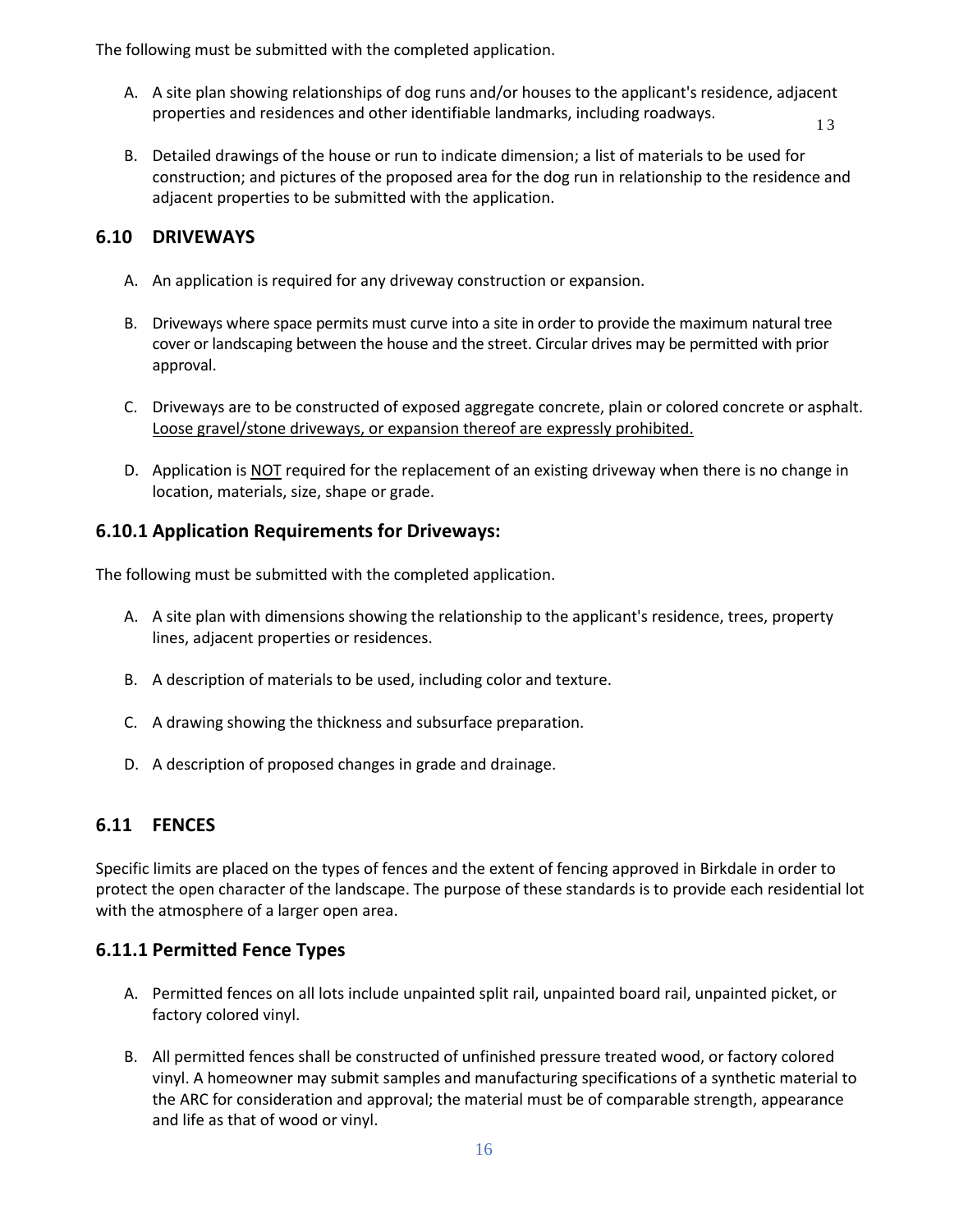- C. All permitted fences in this section are limited to a minimum of 3' 6" to 4'-0" in height from the ground to the top of the top rail or top of pickets. Rail fences shall have a minimum of three rails unless otherwise approved by the ARC. Picket fences shall be open spacing style with a minimum of one inch between pickets. Placement of fences in proximity to the side and rear lot lines shall be governed by state and local ordinances and restrictions. Fences constructed on or through easements are done so at the sole risk of the owner.
- D. The ARC permits only one fence along the common lot line (back, side, etc.). If a homeowner requests installing a second fence along the common lot line where a fence already exists, then the ARC shall require no less than a two-foot (2') separation between the fences to provide for ample space for grounds and fence maintenance.
- E. Posts and framing shall be set to the inside of the fenced area with rails or pickets facing out.
- F. Fences may not be installed further forward on the lot than the back plane of the home.
- G. A 2" x 4" mesh welded wire fabric may be used to line the inside of rail or board fences.
- H. Discontinuous or short sections of fence used solely as an element of landscaping design may be permitted in front yards at the discretion of the ARC. Application for these fences must include landscape designs.
- I. If common areas of the Association become inaccessible due to the construction of fences by lot owners, then it shall be the responsibility of the lot owners to maintain that common area.
- J. Gates are required for fences which border the golf course to enable players access to golf balls which may have gone into yards. Gates are required to match proposed fences in appearance, style, materials and color.
- K. Vinyl fencing and material must be factory colored white or a factory colored natural wood color and must conform to the American Society for Testing and Materials (ASTM) standard ASTM F964: Standard Specification for Rigid Poly Vinyl Chloride (PVC) Exterior Profiles Used for Fencing (or equal performance standard).

## <span id="page-16-0"></span>**6.11.2 Conditionally Permitted Fence Types**

- A. If a homeowner's property line is adjacent to a property line that is outside of the Birkdale community, the homeowner has the right to request a special exception for a fence type to block the exterior view. This must be done in writing to the ARC in the form of an application. No application will be approved without a meeting of the ARC with the homeowner to discuss the area to be fenced.
- B. The views that may be blocked are any non-Birkdale community land, such as utility easements, or land that is not part of the Birkdale Association. Other exterior views may be blocked but it will be at the discretion of the ARC based on the application submitted by the homeowner in determining approval.
- C. The fence used in this area may be a maximum of 6 feet in height when measured from the ground to the top of the fence. It may be a full privacy fence with no spacing in-between the pickets, but only when used along the property line that is adjacent to the non-Birkdale community view. Other approved fencing material will be considered if it conforms with Section 6.11.1 Permitted Fence Types. A homeowner cannot block any view of the golf course with a fence of this type (i.e. privacy fence).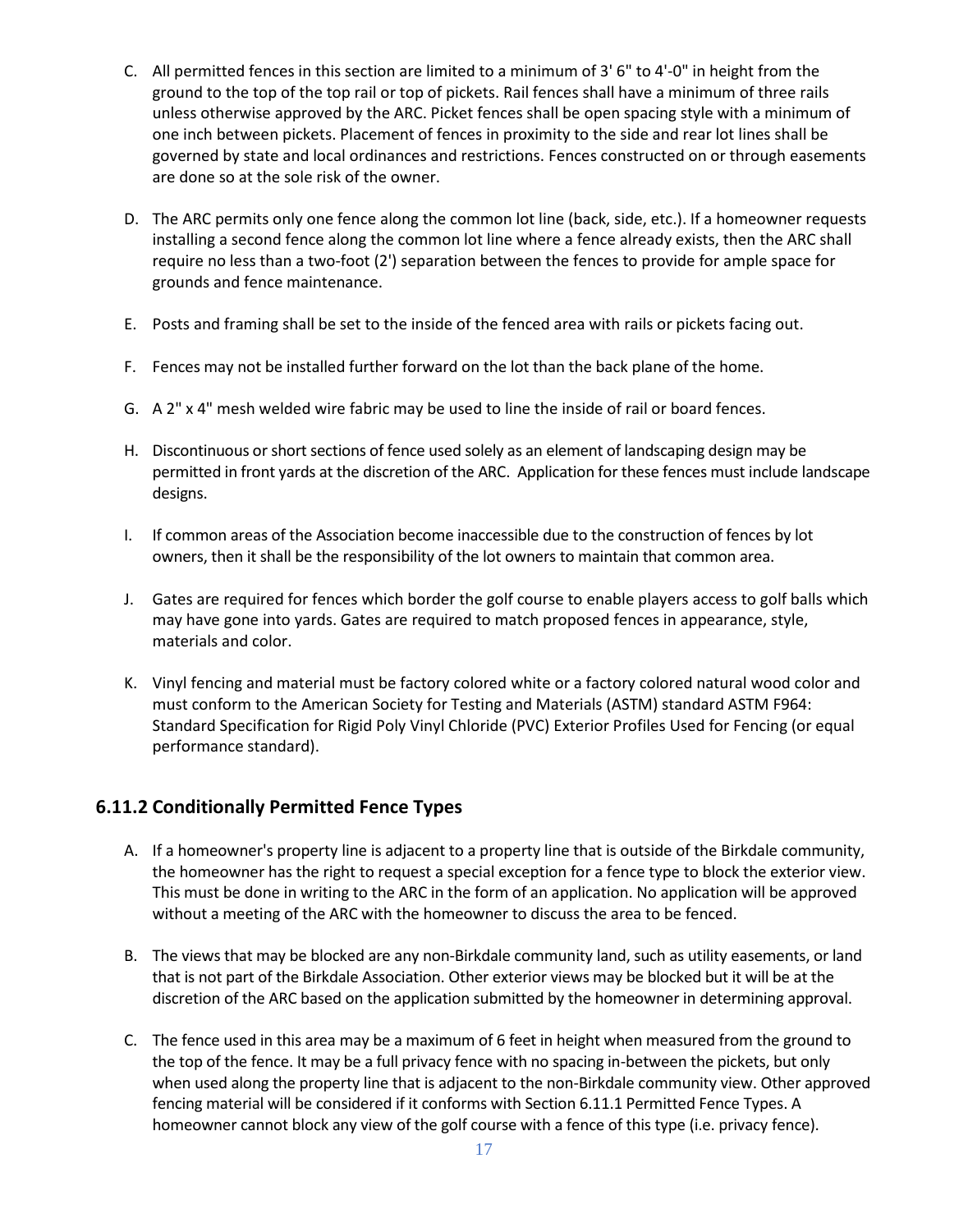- D. Any posts and framing for these fences must be on the inside of the area fenced and only viewable from the homeowner's property.
- E. Additionally, the homeowner is permitted to screen portions of the fence with landscaping, using evergreens to create a natural view. The proposed plantings must be included in the application for approval by the ARC.

## <span id="page-17-0"></span>**6.11.3 Unacceptable Fence Types**

The four (4) style fences below will NOT be permitted in Birkdale:

- A. Chain link fence
- B. Barbed wire fence
- C. Metal or wood post and wire fence
- D. Stockade fence (pre-assembled untreated wood fence made with rounded pickets with pointed tops)

## <span id="page-17-1"></span>**6.11.4 Application Requirements for Fences:**

A site plan must be submitted with the completed application showing the relationship of the proposed fence and gates to adjacent properties and residences, type of fence to be installed, design or plans offence, and materials to be used.

# <span id="page-17-2"></span>**6.12 FLAGS AND FLAGPOLES**

Written approval is required for any free-standing flagpole detached from the house.

# <span id="page-17-3"></span>**6.12.1 Application Requirements for Flagpoles:**

The following must be submitted with the completed application.

- A. Written approval is not required for a single decorative flag to be flown from flag standards of 6' or less in length mounted on the front and back of the house. A single flag can be displayed under the mailbox and in front of the mailbox post.
- B. Free standing flagpoles detached from the house are not permitted in the front of the house.
- C. A single flagpole not exceeding 15' in height, may be permitted in rear yards directly behind the house, but no closer than 15' to any property line.
- D. Approval of flagpoles on all corner lots will be considered on an individual basis.

# <span id="page-17-4"></span>**6.13 FOUNDATIONS**

A. Houses must be designed and located to minimize exposed foundations. Some grading of the site and siding to grade are acceptable means of disguising visually awkward foundations.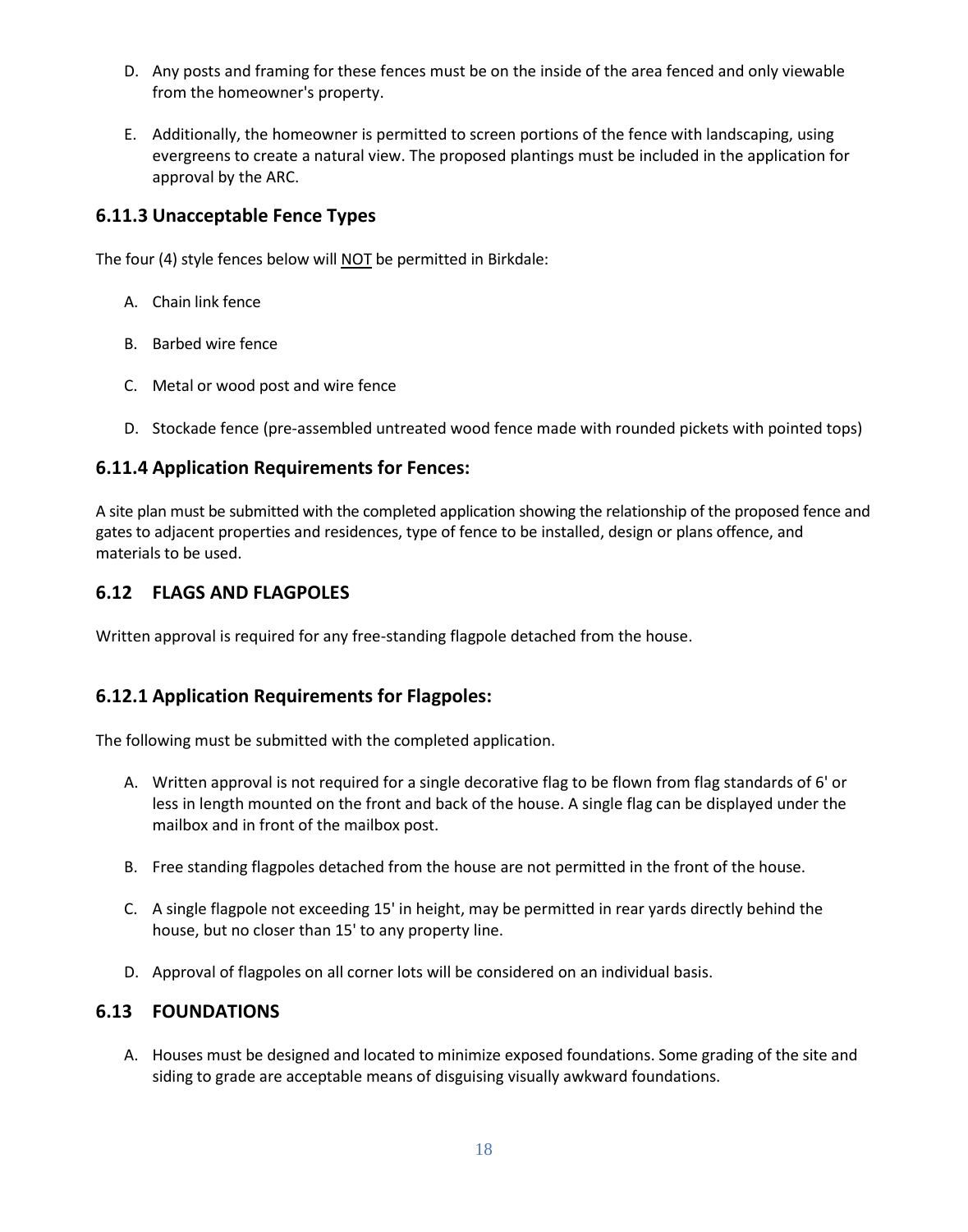- B. Exposed foundations must be brick on all residences and shall have dark sand in the mortar. Stucco or other approved materials may be used on contemporary residences but must be applied with a 3-coat process and should be used only when consistent with the overall design intent of the house. Parged, painted or exposed concrete block are not acceptable and will not be approved.
- C. Wooden foundation vents shall be utilized on all homes on Royal Birkdale Drive. Homes constructed on corner lots shall be considered on an individual basis as to whether wood vents will be used on both "street sides" of the home. For example, heavily treed lots may or may not require wooden vents on two sides.
- D. On all additions the brick, mortar, and vents shall match that of the existing foundation. See 6.01 ADDITIONS.

## <span id="page-18-0"></span>**6.14 GARAGES**

- A. Construction of garages falls under the guidelines of additions. SEE 6.01 ADDITIONS. Carports are not permitted in Birkdale.
- B. Garage Entrances Front garages with side entrances are encouraged since shorter drives, less disturbance of vegetation, less disruption to neighbors and clear views of the golf course are achieved.
	- a. Front entry garages may be permitted when the driveway and landscaping are designed to minimize the dominance of the garage doors. Front entry garages are not permitted on lots facing Royal Birkdale Drive developed prior to Section 9.
	- b. Side entry garages will require a minimum of 5' of natural or landscape buffer to be incorporated between the back out space and the lot line.
	- c. Rear entrance garages on golf course and lake front lots will require a minimum of 5' of natural or landscape buffer to be incorporated around back lot space.
	- d. No garage on a corner lot may face Royal Birkdale Drive for lots developed prior to Section 9.
- C. Garages for new construction are required to be attached to houses. Any exceptions must be approved by the ARC.
- D. Garages converted to living space must match the existing house (windows and foundation). If the garage is converted, then a pedestrian door shall not be allowed to be placed where the garage door was previously.

## <span id="page-18-1"></span>**6.15 GARDENS, VEGETABLE**

- A. Only a single garden/vegetable plot per residential lot is permitted. The plot must be located behind the rear sight line of the house: the exception to this is that houses set on comer lots or on lots at angles must be placed in the most inconspicuous area of the lot.
- B. No approval is required for a garden plot less than 150 square feet.
- C. Temporary screening or fencing may be used to keep out small animals; total height, including supports, not to exceed 18 inches. Temporary fencing may be installed at planting and must be removed at the end of the growing season.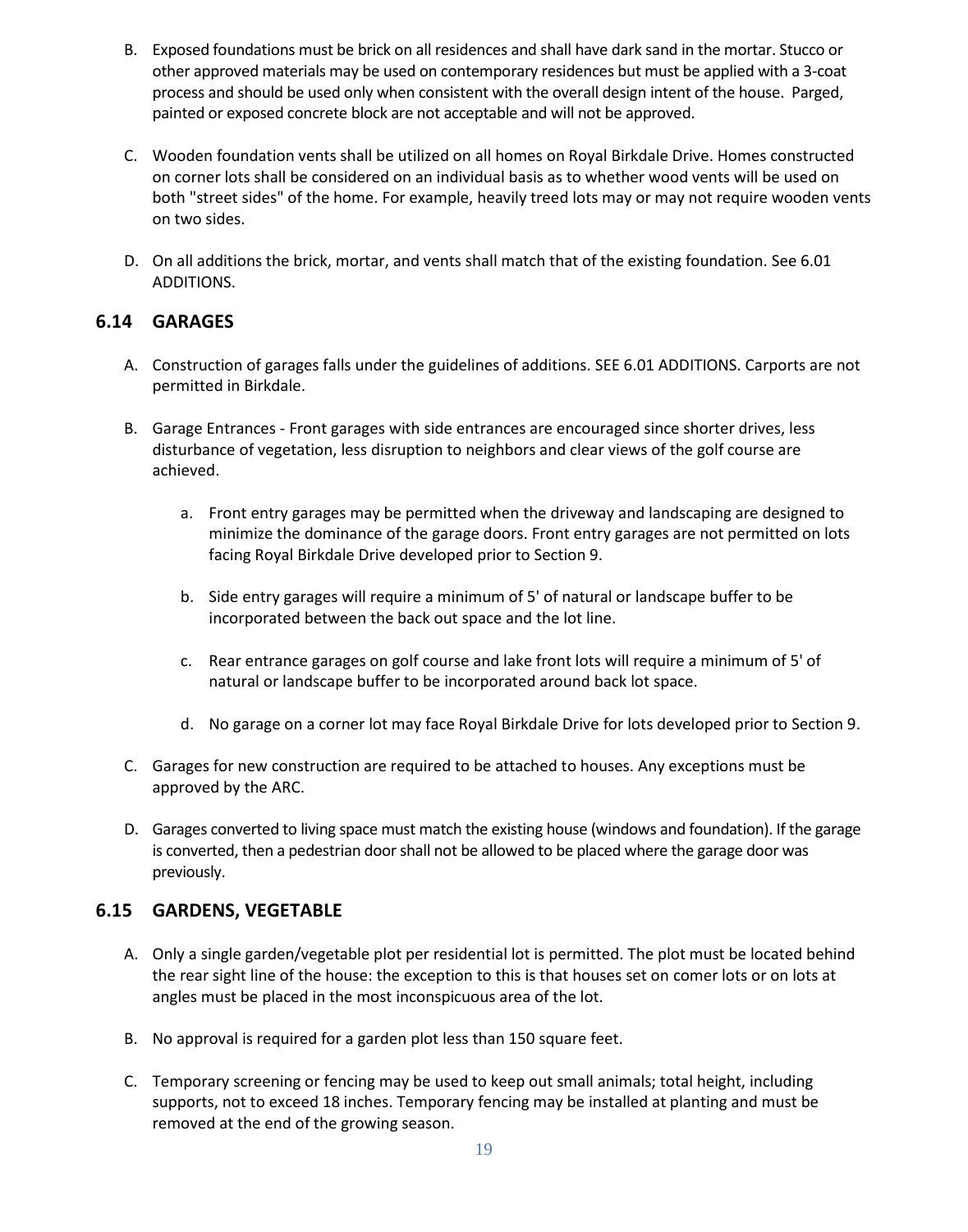- D. At the end of the growing season, all dead plants must be removed, and the ground put back to the original grade. It is suggested that bare earth be covered with straw mulch or similar cover to prevent soil erosion.
- E. All garden materials must be stored behind the service yard area, or in a shed or garage. Refuse must be placed in proper containers for disposal and not placed on rights of way or open spaces.
- F. If based on valid complaints received from adjacent homeowners or from observations via the ARC project inspection, the homeowner fails to correct the violation (to comply with this section), and then the ARC has the authority to require removal of the garden.

## <span id="page-19-0"></span>**6.15.1 Application Requirements for Gardens - Vegetable:**

The following must be submitted with the completed application for a garden larger than 150 square feet.

- A. A site plan with exact location of the garden in relationship to the residence and property lines; dimensions of the garden are to be included.
- B. Renewal applications are not required on an annual basis for a plot of less than 150 square feet. However, any change in size or location of a previously approved garden plot requires reapplication.

#### <span id="page-19-1"></span>**6.16 GREENHOUSES**

A. A detached greenhouse is considered a structure and requires approval prior to construction. See 6.01 ADDITIONS.

#### <span id="page-19-2"></span>**6.17 GRILLS, BARBEQUES, and PITS (Permanent Structures)**

NOTE: Residents are advised to ensure that the location of any of these structures does not violate the Chesterfield County Fire Code.

- A. ARC approval is required for all grills, barbeques and pits which are incorporated into or are considered a permanent structure.
- B. Grills must be located behind the rear sight line of the house and at least 10' from any property line.

#### <span id="page-19-3"></span>**6.17.1 Application Requirements for Grills, Barbecues and Pits (Permanent Structures):**

The following must be submitted with the completed application.

- A. A site plan showing the relationship of the proposed location to the applicant's residence, adjacent properties and residences.
- B. A detailed drawing showing design, dimensions and list of materials to be used in construction must be submitted with the application.

## <span id="page-19-4"></span>**6.18 HEATING, AIR CONDITIONING UNITS, AND GENERATORS (Permanent)**

A. All outdoor heat-exchange, air conditioning, or generator units must be located at the rear or side yard of the residence and must be adequately screened from adjacent properties.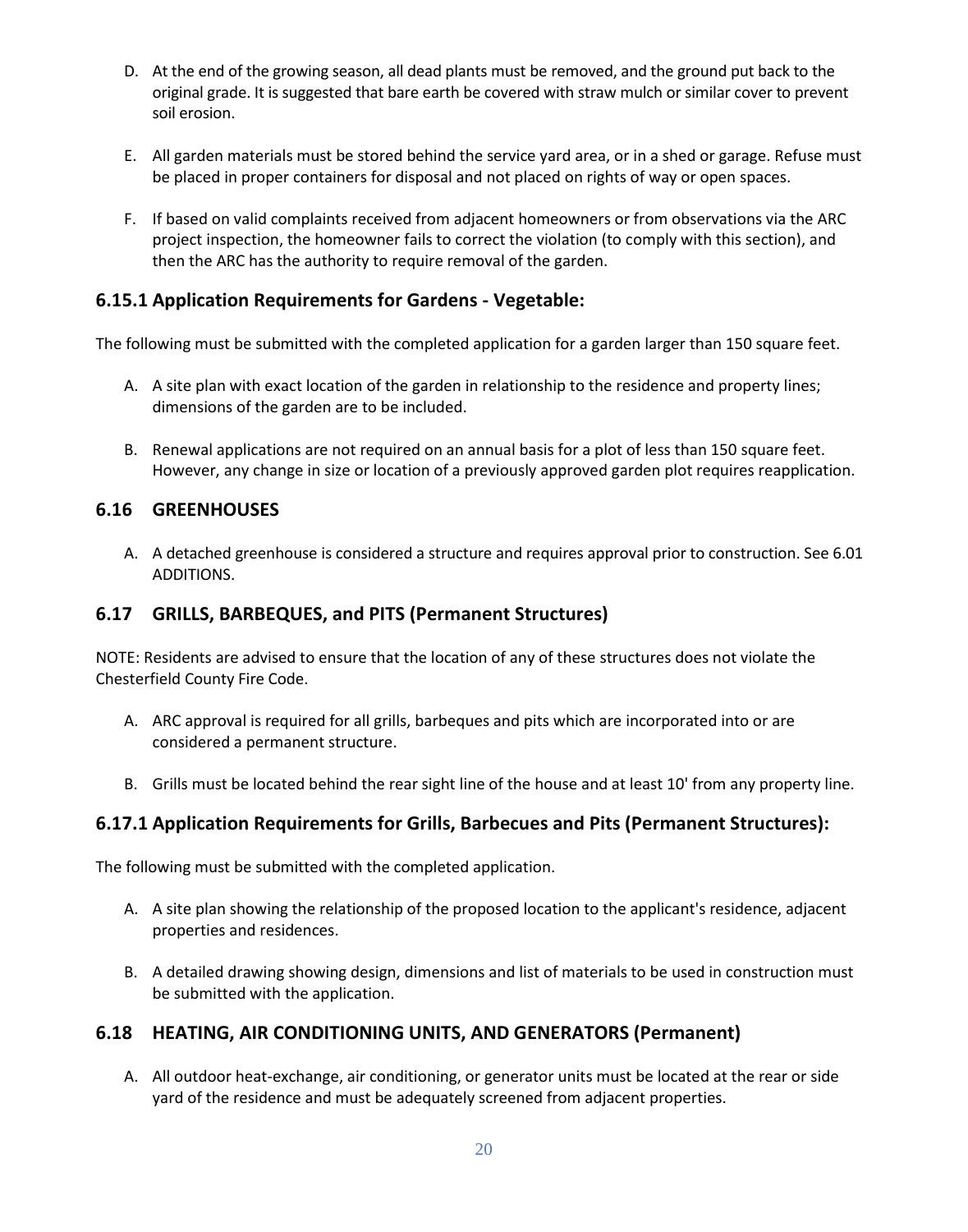B. Wall and window air conditioners are not permitted. This includes single-room heat pumps.

## <span id="page-20-0"></span>**6.18.1 Application Requirements for Heating, Air Conditioning, and Generator Units:**

The following must be submitted with the completed application.

- A. A site plan showing the proposed location of the unit in relationship to the residence.
- B. A description and drawing or picture of the unit, including dimensions.
- C. A proposed screening and landscape plan.

## <span id="page-20-1"></span>**6.19 HOT TUBS, WHIRLPOOLS AND SPAS**

- A. An application is required for any exterior hot tubs, whirlpool or spa. The location must be behind the rear sight line of the house. All such facilities must be adequately screened from adjacent properties.
- B. The hot tub, whirlpool or spa must be of materials that will blend with the surrounding residences. A childproof lid is encouraged.

## <span id="page-20-2"></span>**6.19.1 Application Requirements for Hot Tubs, Whirlpools and Spas:**

The following must be submitted with the completed application.

- A. A site plan showing the location of the hot tub, whirlpool or spa and its relationship to existing residences and property lines.
- B. The dimensions, type and color of proposed materials.
- C. Proposed screen and landscaping plan.

# <span id="page-20-3"></span>**6.20 LANDSCAPING AND PLANTINGS**

Preservation of natural features and the feeling of openness contribute greatly to Birkdale Community's difference from typical developments. Topographic and vegetation characteristics of lots must not be altered by removal, reduction, cutting, excavation or any other means without the prior written approval of the ARC.

- A. Initial Landscaping Budget:
	- a. At the initial installation, all houses must incorporate a minimum landscape budget of \$1,000.00 for plants which include a minimum of 20 plants; however, this budget does not include labor, mulch, irrigation, topsoil or site grading. The initial landscape plan must be submitted to the ARC for approval.
	- b. All front and side yards are required to have sod and irrigation installed to the rear house line and side property lines exclusive of approved landscape planting beds, sidewalks, and driveways. The builder shall maintain sod in accordance with industry practices until closing.
	- c. All rear yards not containing sod in accordance with item (b) above and not landscaped in accordance with an approved landscape plan shall be seeded with a turf grass seed compatible with the sod grass installed.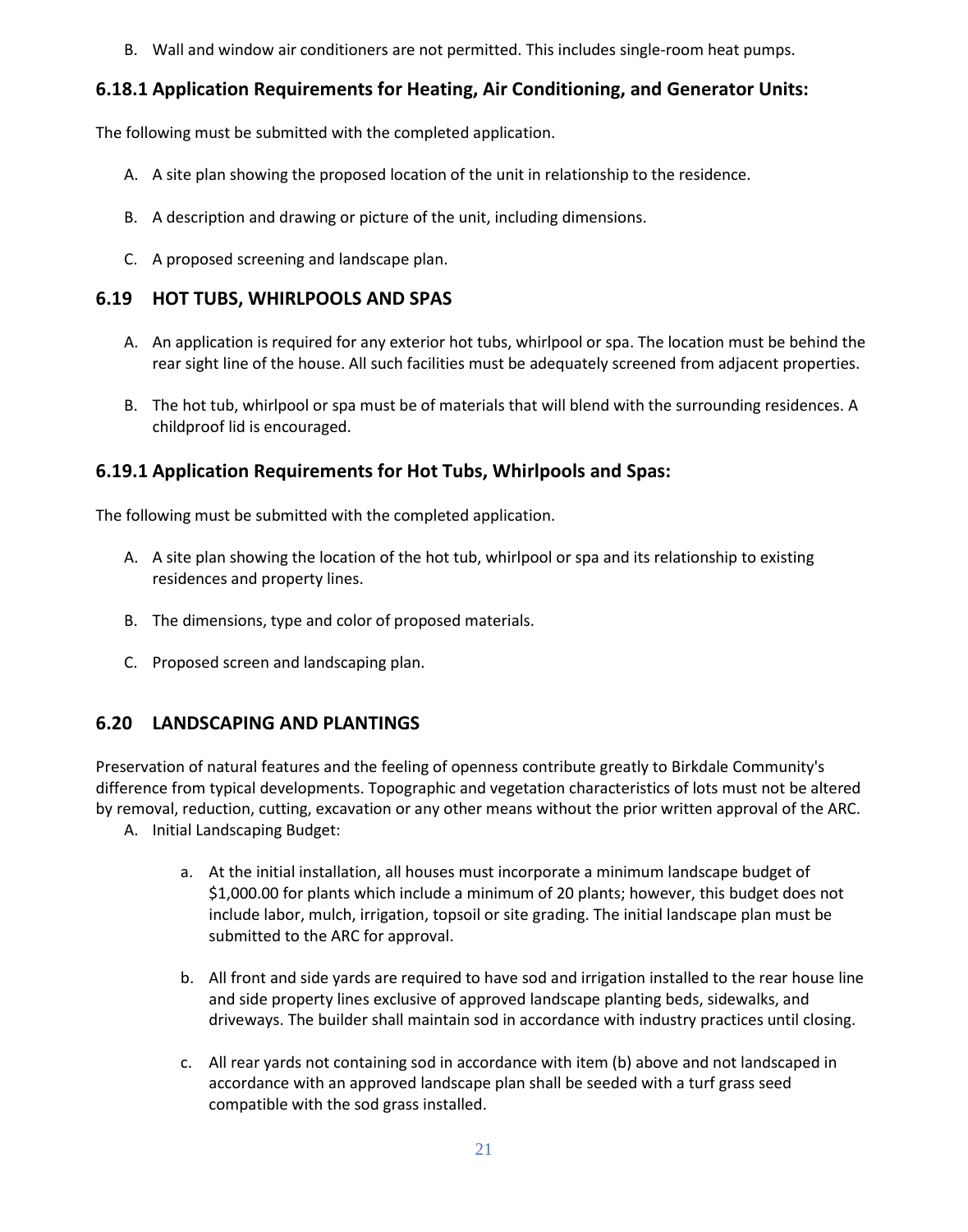- B. General Requirements:
	- a. It is recommended that plantings be arranged in clusters or groups rather than in straight lines in order to present a natural effect. Care must be taken not to over plant one's lot with random plants and trees. Unnatural materials such as plastic fencing, artificial flowers and painted rock are not allowed.
	- b. When having mulch or other bulk materials delivered, the homeowner is required to have items placed on your own property, not on streets, sidewalks, open space, rights of ways, etc.
- C. Post-Closing Lawn/Landscaping- The following major landscaping projects of the homeowner do not require ARC approval:
	- a. Adding shrubs, planting grass and/or ground cover and pruning of existing plant material.
	- b. Planting trees and shrubs, which at maturity, the drip line does not encroach on the adjacent property line.
	- c. Discontinuance or short sections of fences (split rail or picket fences) can be no higher than three feet and no longer than six feet and must be solely used in a landscaping setting in the back yard,
	- d. Adding mulch, bark or river rock as landscaping features or plant enhancement.
- D. Approval is required for but not limited to, the following:

NOTE: All trees, regardless of size, located in the common areas can only be maintained or removed at the direction or approval of the Board of Directors.

- a. Removal of any live tree whose trunk is over 10" in diameter when measured 2' above the ground. No prior approval is required for removal of dead or diseased trees. Storm damaged trees may be removed or trimmed without prior approval.
- b. Hedges are discouraged but will be considered on an individual basis. Maximum hedge height must not exceed 4 feet.
- c. Any earthwork creating changes in topography, site drainage or creation of ponds, pools or other water features.
- d. Screening plants must be fast growing in order to provide effective screening.
- e. Retaining walls or similar structures.
- f. Discontinuance or short sections of fences (split rail or picket fences) that do not meet the requirements in section 6.20, C.3 Post Closing Lawn/Landscaping.

## <span id="page-21-0"></span>**6.20.1 Application Requirements for Landscaping and Planting:**

The following must be submitted with the completed application: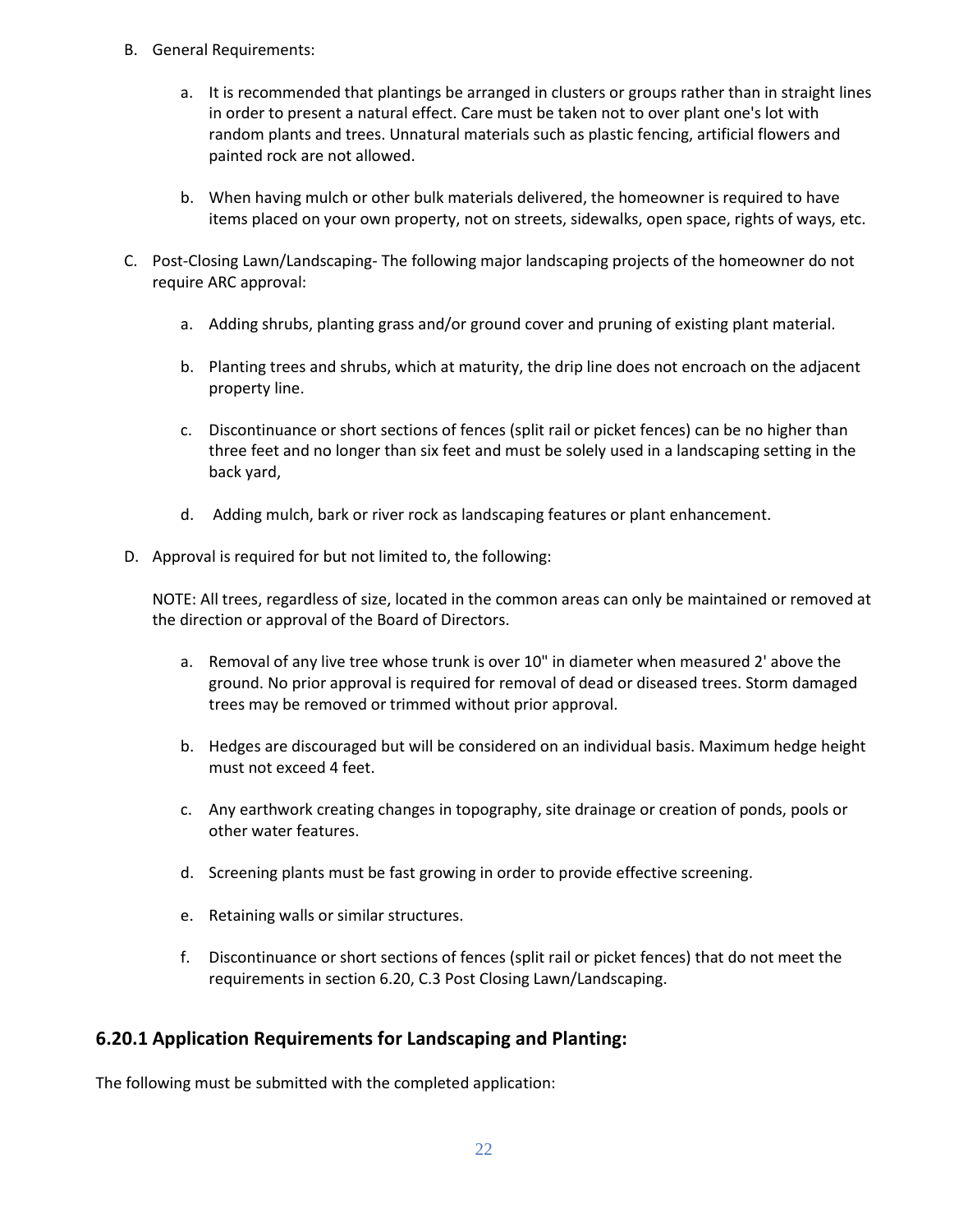- A. A description of the type and size of plantings to be planted complete with plan showing the relationship of plantings to the residence, properties and adjacent residences.
- B. A brief description of any tree to be removed and the reason for the removal.
- C. A description of any retaining wall or similar structure, complete with materials and construction method with a rationale for the construction, location on the property and location to adjacent properties.

# <span id="page-22-0"></span>**6.21 LIGHTING (Exterior)**

NOTE: Commonwealth law requires locating existing utilities prior to digging for installation of underground wiring or to install light fixtures. Call MISS UTILITY of VA at 1 (800) 552-7001. See Section 6.01 ADDITIONS.

- A. General Exterior lighting fixtures shall be limited to lights at home entrances; garage doors, low intensity/LED landscape or driveway lights, side, or rear only eave-mounted floodlights and shall be compatible with the style of the house or existing lighting.
- B. Applications for exterior additions, such as garages, must include details of lighting fixtures proposed. Fluorescent tube lighting installed out-of-doors will not be approved. Compact fluorescent lighting (CFL) is acceptable. LED lighting may be allowed depending on the brightness.
- C. Proposed permanent exterior lighting and wiring requires written approval. All exterior lighting must be installed in such a manner that it will not shine on adjacent property, open space or public rightsof-way, and must be aesthetically planned for each location. Approval for floodlights and various types of high output lights must be contingent upon impact on neighboring properties and roadways. Light fixtures of this type must be carefully positioned so that they illuminate only a specific area. High output light fixtures may have to be shielded in a manner similar to street light installations to prevent unwanted or excessive intrusion of light from one property to another.
- D. Temporary lighting Holiday and festival lighting do not require approval; however, the operation of festival and holiday lighting must coincide with the holiday and be removed no later than 14 days after the observed Holiday.
- E. All pole lamps (front yards) must be approved by the ARC. The ARC will approve these based on lamp style compatibility with the house and the general lamp use in the area or section.

# <span id="page-22-1"></span>**6.21.1 Application Requirements for Lighting (Exterior):**

The following must be submitted with the completed application.

- A. A detailed drawing of exterior light placement on a site plan.
- B. A drawing or picture of fixture to be installed and its location.
- C. A description of the impact of proposed lighting on properties.

# <span id="page-22-2"></span>**6.22 MAILBOXES (Refer to Addendum 6.22.1 "Mailbox Diagram")**

All mailboxes must be of the design and type approved by the ARC.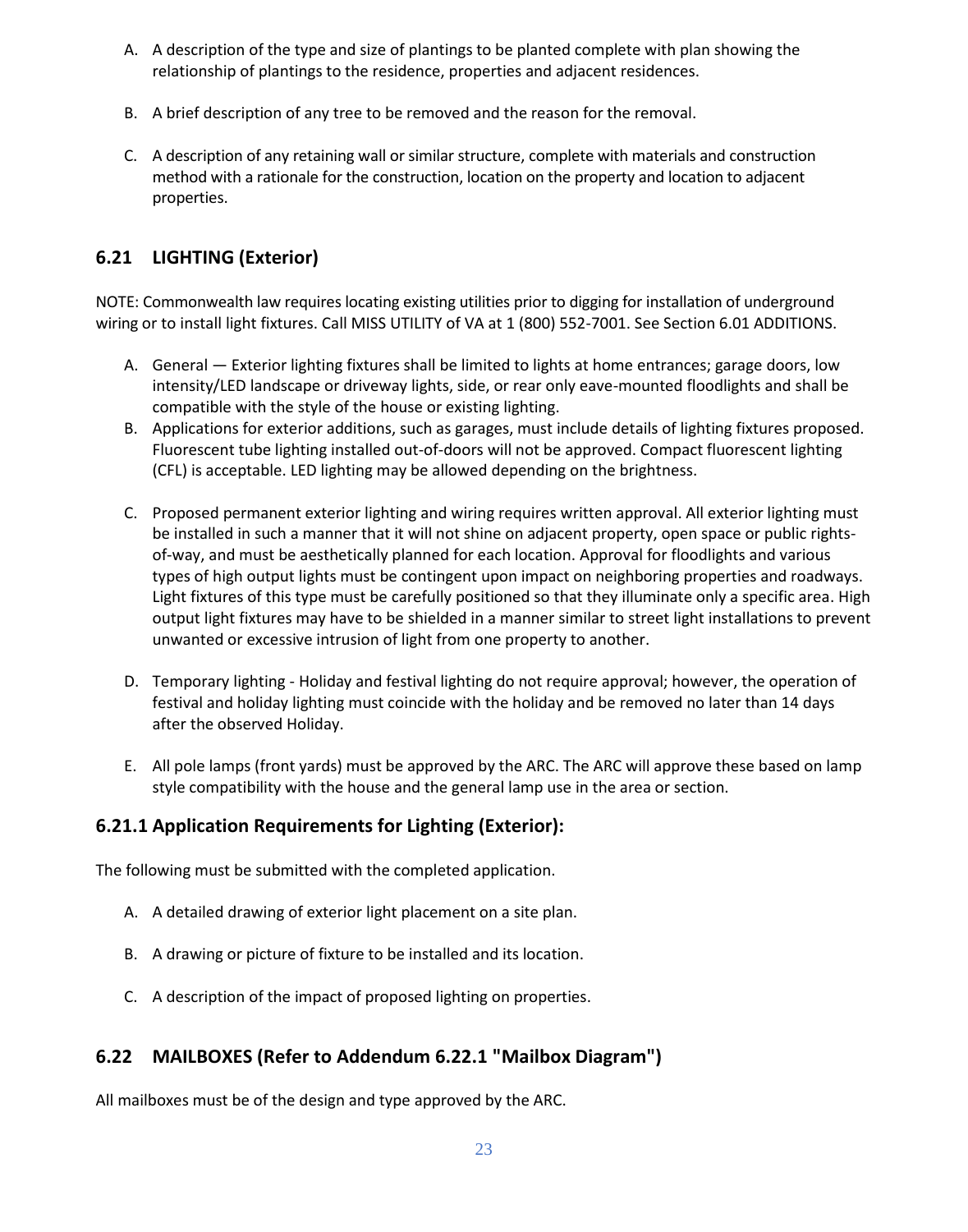Mailboxes and all posts must be maintained in good condition in accordance with Exhibit 1. for design and specifications and the below standards. Materials for mailbox posts and supports shall generally be pressure treated wood; however, PVC may be used in trim areas and media boxes. The only approved color combinations for mailboxes and posts are the following:

- A. For all wood sections, including but not limited to the post and media box section:
	- a. Quart Size, Base color N103-1B comprised of pigment mixtures YW Ox 1.7500, OY Ox 1.7500, and GY Ox 2.2500; or
	- b. Gallon Size, Base color N103-1B comprised of pigment mixtures YW Ox 7.000, OY Ox 7.000, and GY Ox 9.000.
- B. For the mailbox only:
	- a. Quart Size, Base Color 110-4B comprised of pigment mixtures RX Ox 22.0000, BK Ox 9.5000, and MA lx 6.000; or
	- b. Gallon Size, Base Color 110-4B comprised of pigment mixtures RX 2x 24.0000, BK lx 6.0000, and MA 4x 24.000.

These are Birkdale official pigment statements for the approved colors. They are Benjamin Moore colors which can can be purchased from Spectrum Paint Company with the named colors of Vanilla Cookie for the wood sections, and Cottage Red for the Mailbox. Comparable colors can be obtained from other suppliers.

- C. The only approved Birkdale Logos and street numbers are available from Sign Crafters. These logos and numbers are placed flush against the wooden section of the newspaper section as shown in Exhibit 1. Raised numbers are not allowed. Contact information: Sign Crafters can be contacted at 804-379-2004 or via email [bisenberg@sign-crafters.com.](mailto:bisenberg@sign-crafters.com) Other sources may not be compliant.
- D. No other decorations, coverings, or alterations to mailboxes are allowed on or to the mailbox and post, except as holiday decorations or seasonal planting.

## <span id="page-23-0"></span>**6.23 SIDING (Exterior)**

Vinyl siding may be permitted in all sections at the discretion of the ARC. The following criteria shall be used by the ARC in judging the acceptability of any vinyl products submitted:

- A. Requests for approval of vinyl siding must be accompanied by manufacturer's product specification sheet, physical samples of product, style, color desired, and details and samples of proposed trim pieces and their locations.
- B. The submitted product must be the manufacturer's Premium Grade Vinyl product not to be less than .044 inches in thickness as evidenced by manufacturer's printed literature, in order to be considered by the ARC for approval.
- C. The design of the house, including architectural style, detailing, and size of wall surfaces shall be considered by the ARC in determining acceptability of a vinyl product of siding. The ARC may, at its discretion, require modifications to wall surfaces including the addition of windows, doors, or breaks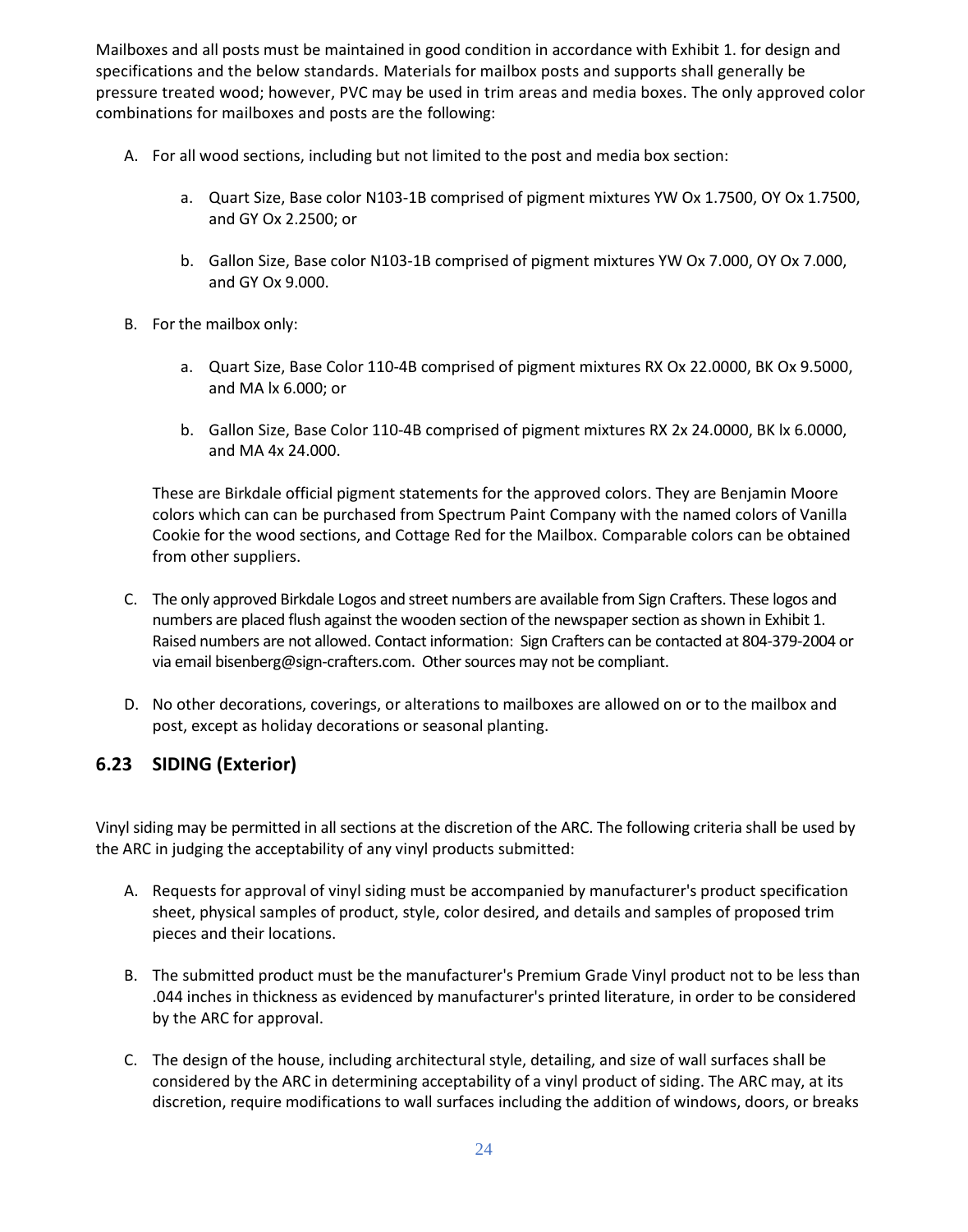in the surface in order to reduce the number of locations that must be sided with long runs of vinyl requiring one or more vertical joints.

- D. Vinyl siding installation shall meet or exceed the standards in the handbook of the Vinyl Siding Institute. The following conditions shall automatically apply to each approval:
	- a. In any clear run of siding measuring 12'-0" or less (between openings, corners, projections, etc.) only single length panels shall be used. No vertical joints are permitted.
	- b. In clear runs of siding over 12'-0", joints may be provided in a random pattern in the wall. Do not "stair-step" joint patterns. In clear runs greater than 12'-0" but less than 18'-0" in length, a maximum of one vertical joint is permitted in any horizontal line of siding. In clear runs greater than 18'-0" but less than 30'-0" a maximum of two joints are permitted in any horizontal line of siding.
	- c. On the left and rights sides of the house, all joints shall face to the rear of the lot. On the front of the house, joint directions shall face away from the direction of the entry.
	- d. All trim except J-moldings at the ends of siding shall be wood, unless otherwise approved for specific neighborhoods, in which case the following conditions shall apply:
		- i. Trim pieces shall be manufacturer's standards preformed vinyl trims and manufacturer's standard pre-finished aluminum sheet.
		- ii. All right-angle corner joints at trim pieces shall be mitered at equal angles in similar fashion to wood joints. Joints at the base of rakes should be made similar to the direction of wood joints.
		- iii. Formed angles and edges of the metal trim sheet shall be fastened flat, and "dimpling" or "oil canning" shall be minimized.
- E. Other permitted siding materials include brick, stone, stucco, E.I.F.S., and horizontal lap siding including wood or hardboard.
- F. Any additions to the house, including enclosing of screened porches or three season rooms, shall be of the same siding material as the main house structure. The design of this structure shall be compatible with and compliment the design of the house.

# <span id="page-24-0"></span>**6.24 PAINTING, STAINING, AND COLORS**

- A. All colors and painting schemes must be approved by the ARC prior to painting, staining, or any installation of pre-finished materials. All changes to existing colors and painting schemes must be approved by the ARC before the changes are accomplished. Painting in the same color shall not require ARC approval but may be submitted for record keeping reasons.
- B. The same or similar color schemes are not permitted on adjacent houses or on houses directly across from each other. The ARC may also reject a proposed siding color if it has been frequently used on houses in the immediate area. Siding material shall be painted with oil or latex based exterior house paint. Semitransparent stains and clear finishes are not permitted. Only factory colored vinyl siding shall be installed, and painting of vinyl is not permitted.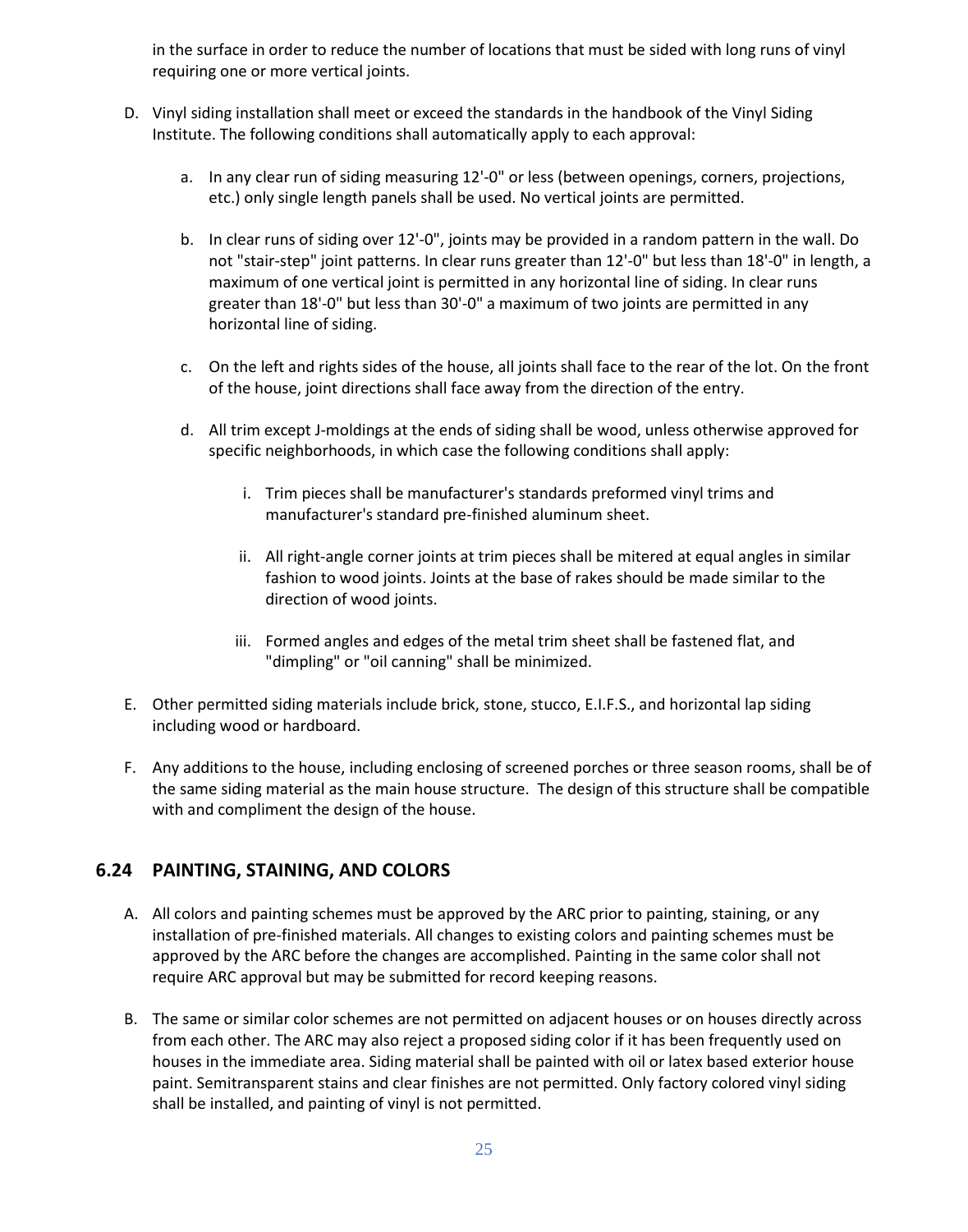- C. Primary colors of houses should be muted hues, such as browns, grays, creams, off-whites, and subtle rusts, blues, and greens. Compatible accent colors may be approved for doors and shutters. Colors selected must be coordinated or compatible with other finishes such as masonry foundations and roof colors.
- D. Roofing must be dark colors such as gray, black and browns. Red shades are not permitted.
- E. Applications will be considered using the following criteria.
	- a. The number of colors used must be limited to 1 for siding, 1 for trim, 1 for shutters and 1 compatible accent color for the front door.
	- b. Other structures such as storage buildings, gazebos, dog houses, and playhouses must be repainted at the same time as the house and match the house color.
	- c. Screening (lattice, etc.) between piers on front porches, decks, etc. must be painted, stained or factory colored vinyl to be consistent with the color scheme of the house.

#### <span id="page-25-0"></span>**6.24.1 Application Requirements for Painting and Staining:**

The following must be submitted with the completed application:

- A. A sample of the paint or stain and samples of the colors for the siding, trim shutters and door.
- B. A description of the areas to be painted or stained.

## <span id="page-25-1"></span>**6.25 PATIOS AND WALKWAYS**

Approval is required for all proposed patios and walkways. Approval is also required for changes to all existing patios and walkways. An application will be considered using the following criteria:

- A. All materials must be of a neutral color, such as un-dyed broom finished concrete, exposed aggregate concrete, brick pavers, interlocking concrete pavers, or patterned (stamped) concrete. All front walkways must be a minimum of broom finished concrete or exposed aggregate concrete. Walkways must match the driveway when they join or are in close proximity.
- B. Walks of brick or exposed aggregate concrete, etc., designed as an integral part of the house and landscape must be provided from the driveway to the front door. Loose flagstones "dropped" on top of the ground in an ill-defined pattern are not acceptable.
- C. The design, location and size of patios and walkways must conform to the design and scale of the house and neighboring residences.
- D. Disturbing existing grades should be minimized. Any terracing (to follow existing land contours) required for a patio and/or walkway must be accomplished/constructed in **SMALL** increments.
- E. The location of a patio must provide reasonable visual and acoustical privacy for neighbors. Installation of screening, such as fencing or plantings, may be required to preserve such privacy.

## <span id="page-25-2"></span>**6.25.1 Application Requirements for Patios and Walkways:**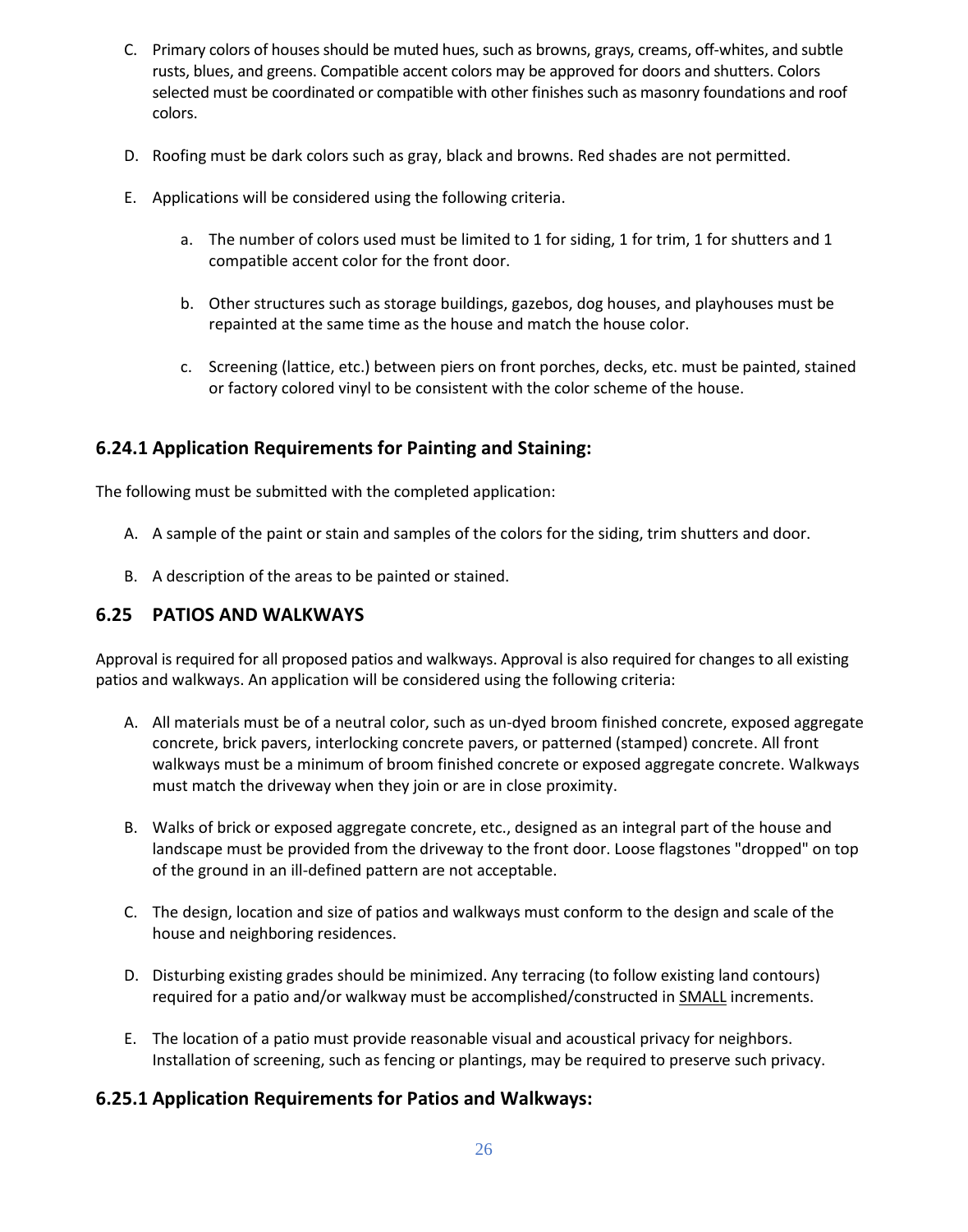The following must be submitted with the completed application:

- A. A site plan with dimensions showing the proposed walkway or patio in relationship to existing residences, trees and lot lines.
- B. A description and/or samples of materials to be used.
- C. A description of proposed lawn contour changes, plantings, screening, railings, benches, proposed exterior lighting, etc.

## <span id="page-26-0"></span>**6.26 PLAYHOUSES**

Approval is required for any detached playhouse. No playhouse can exceed an area larger than 50 square feet. The wall height must not exceed seven (7) feet. All playhouses must be located in the rear and behind the sight line of the house.

- A. The design must be consistent with the existing shape, style, and proportion of the residence. Molded plastic models (primarily made for toddlers) are permitted provided they are removed when the property is sold or the children have outgrown them, whichever comes first.
- B. The finish and colors of siding, roofing, and trim materials must match the existing residence.
- C. The Playhouse must not impair the view, sunlight, or ventilation of adjacent residences or the use or enjoyment of open space or common areas.
- D. Tree houses and forts are not permitted.

## <span id="page-26-1"></span>**6.26.1 Application Requirements for Playhouses:**

The following must be submitted with the completed application.

- A. A site plan describing the location of the playhouse on the applicant's property in relationship to property lines and neighboring residences.
- B. A drawing to scale or a manufacturer's description/brochure giving the specifications for the playhouse. This should include elevation views, dimensions, feature locations and any proposed exterior lighting.
- C. A description or sample of the exterior materials and colors.

# <span id="page-26-2"></span>**6.27 POOLS - (Private)**

Written approval is required for all permanent in-ground pools.

NOTE: Chesterfield County MUST be contacted regarding applicable ordinances, required permits and seasonal pool drainage. A Chesterfield County building permit is required for pools deeper than twenty-four inches (24") or having a surface area of 250 square feet or more.

- A. Above ground pools are not allowed.
- B. An application will be considered using the following criteria: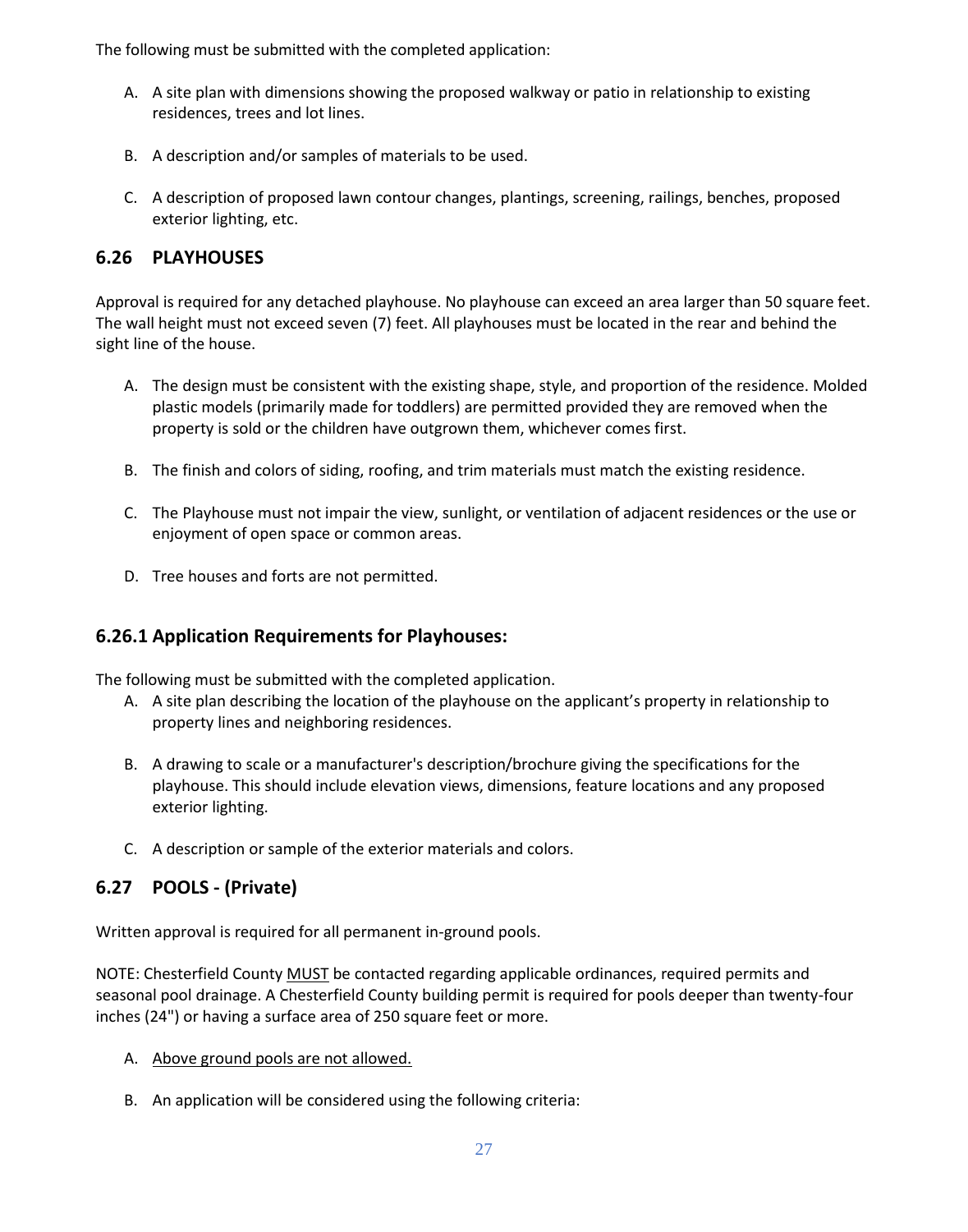- a. The size of the pool must be based on lot size and must be of reasonable proportion to the house.
- b. Pools must be located wholly in the rear of the lot, not visible from the street, and not within 25' of a property line.
- c. The ARC may require additional screening of pools to insure the privacy of neighbors.
- d. All swimming pools shall be fenced in accordance with state and county building codes and in conformance with Section 6.11 Fences, of the BCA Standards & Guidelines.
- e. The owner shall provide adequate drainage around lots to prevent standing water, particularly with filter backwash and pool water discharges.

# <span id="page-27-0"></span>**6.27.1 Application Requirements for Pools - (Private):**

The following must be submitted with the completed application:

- A. A site plan showing the location and dimensions of the pool, pool house, related equipment, fences, etc. in relation to the applicant's residence and property lines.
- B. A detailed drawing of the pool, deck, lighting arrangements, walkways, fence type, proposed grading, landscaping and information concerning the water supply system, drainage and water disposal system.

# <span id="page-27-1"></span>**6.28 RECREATIONAL/PLAY EQUIPMENT**

- A. Play equipment is often highly visible and depending on the design/application can defeat the aesthetic goals that the community seeks to achieve. Hence approval is required for all permanent (any item which remains in place for at least one season) exterior recreational/play equipment. Permanent equipment shall include, but not be limited to the following:
	- a. SWING SETS
	- b. SLIDING BOARDS
	- c. JUNGLE GYMS CLIMBING STRUCTURES
	- d. SANDBOXES
	- e. BASKETBALL STRUCTURES (Permanent and Portable)
	- f. TRAMPOLINES
- B. The equipment shall be located behind the rear sightline of the house as inconspicuously as possible and must be located at least 10' from the rear and side property lines. The primary support structure of play equipment must be of a natural wood color or if painted be a natural earth tone such as dark green or brown.
- C. The ARC may require that certain play equipment be screened from view. The standard requirement for screening will be to provide sufficient width and height of evergreen shrubs or trees of at least 2/3 the height of the play equipment. The screening when placed will provide a continuous screen to the equipment. Planting can be in a linear or staggered row. A variety of shrubs/trees may be used in addition to single shrub/tree species solutions. It shall be the responsibility of the homeowner to submit to the ARC a plan and proposed plant types for review.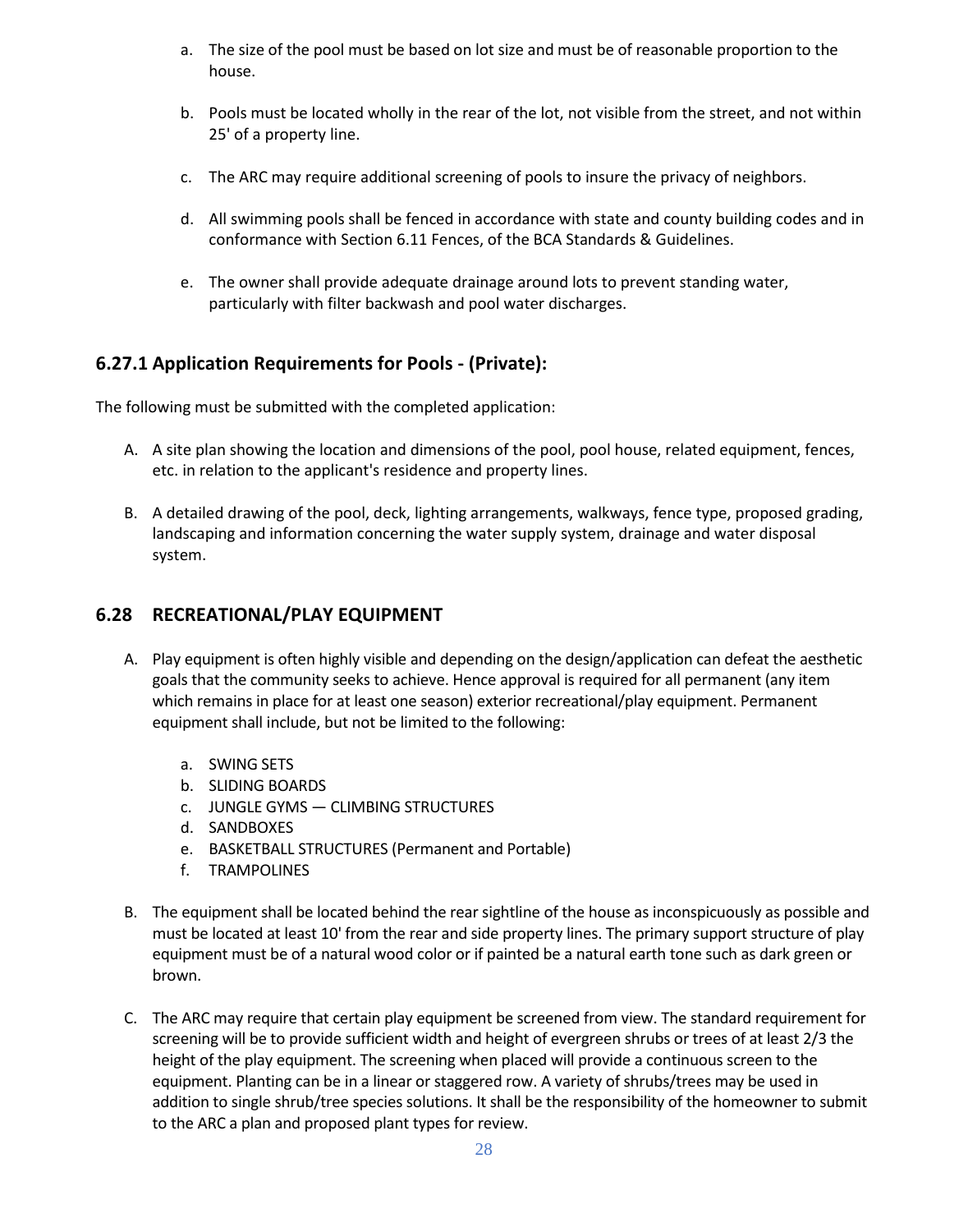- D. Mounting of a basketball goal on a residence is prohibited. Permanent basketball structures (a metal pole cemented in the ground) may be installed provided they are located at the back edge of the driveway; consideration will be given to the side of the driveway as long as it is near the back edge. Portable basketball structures, when in use, are permitted in the front of the driveway of any residence during the day. They should be moved at the end of the day to the back of the residence or to an inconspicuous location. NOTE: Virginia State law prohibits recreational equipment (i.e. basketball structures) in the street.
- E. Trampolines are not permitted unless the homeowner can place the equipment in limited view and screened (see above 6.28.C.).
- F. Skateboard/Bike ramps are not permitted in Birkdale.
- G. Play equipment must be maintained to provide safety and prevent an unsightly appearance. If a valid complaint has been received regarding the lack of maintenance, and the homeowner fails to correct the violation (to comply with this section), then the ARC has the right to require removal of the equipment.

## <span id="page-28-0"></span>**6.28.1 Application Requirements for Recreational/Play Equipment:**

The following must be submitted with the completed application:

- A. A site plan with dimensions showing the location of the recreation/play equipment in relation to the residence and property lines.
- B. A brochure, picture, or sketch of the proposed equipment showing dimensions, material and colors.

## <span id="page-28-1"></span>**6.29 RESIDING AND RESTYLING**

- A. It is the owner's responsibility to ascertain whether the *proposed* material meets Chesterfield County building and fire codes which may apply to exterior materials.
- B. When the proposed siding material differs in texture from existing siding, or if use of the residing material results in a change in architectural style, *the replacement* material must be compatible with the style of siding materials on residences immediately surrounding the applicant's residence.
- C. The style of existing trim work at soffits, corners, eaves, windows and doors and accent panels, shutters, or other stylistic features must be retained in the residing design. This will be considered an important requirement where these elements contribute to the visual continuity of the neighborhood by evoking similarities in style among nearby houses.
- D. The homeowner must match any existing storage shed with the same color siding of the resided/restyled home.

## <span id="page-28-2"></span>**6.29.1 Application Requirements for Residing and Restyling:**

The following must be submitted with the completed application.

A. Photographs of the house as it currently appears including the color and texture of existing siding materials and the color and siding materials on immediately adjacent houses.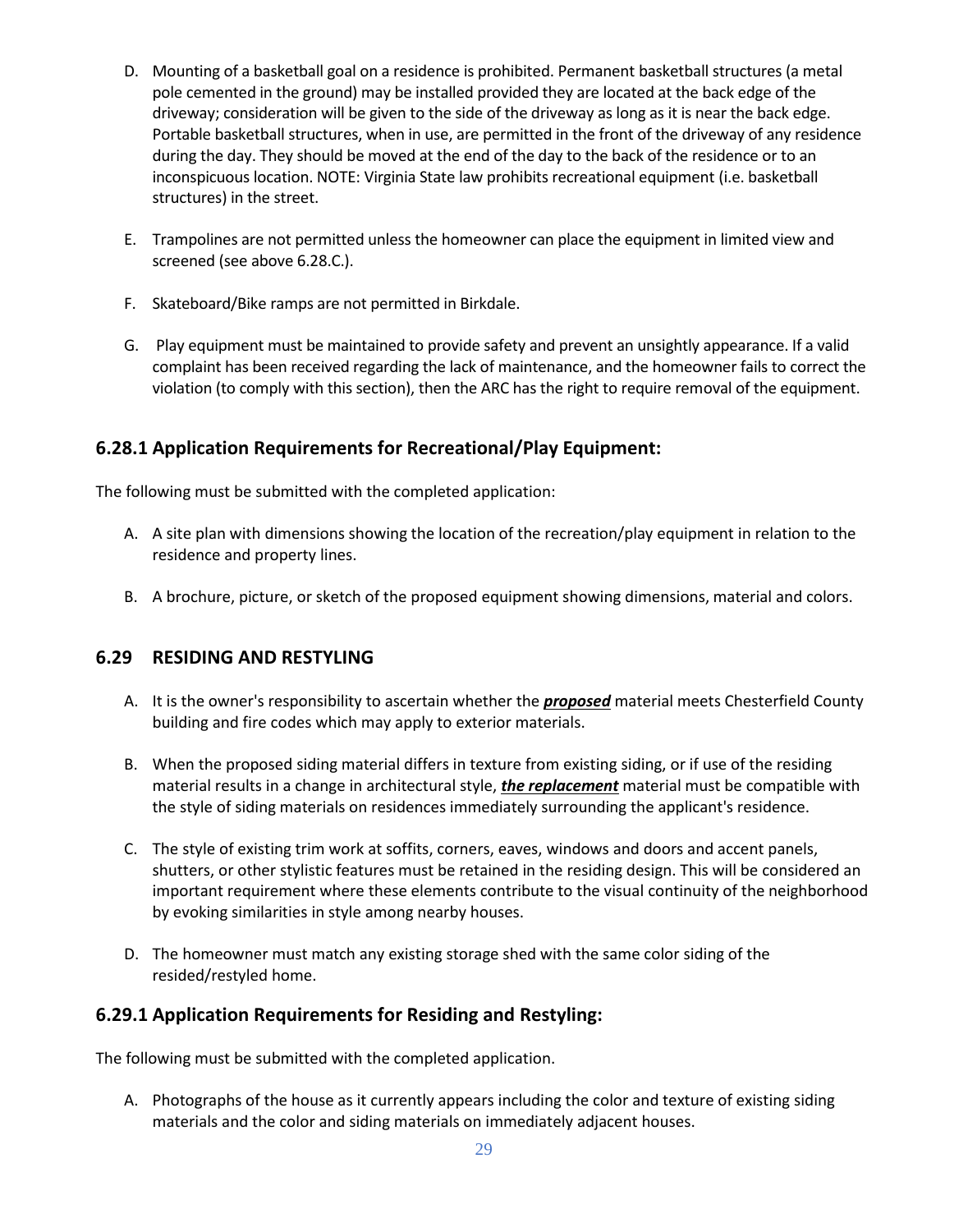- B. A manufacturer's description and specifications of the proposed siding material, including the color and texture.
- C. Refer to siding installation requirements in Section 6.23 Siding.

# <span id="page-29-0"></span>**6.30 ROOFS**

- A. The minimum roof pitches permitted on the dominant roof are 8"/12" for one-story and two-story houses. Dormers, sheds, etc. may be treated differently if architecturally compatible. When large shed dormers are utilized over garages, the rake board and a portion of the roof, as it would occur without the dormer shall be continued to the normal eave height. Flat roofs or lesser pitches will only be considered by the ARC when they are integral parts of outstanding architectural design. As departures from the norm, they will be reviewed in the context of the total design of the house, its relationship to adjacent houses, and to its site. Permitted roofing materials shall include cedar, slate, and dimensional asphalt/fiberglass composition.
- B. Roofing must be no less than 20-year warranty asphalt composition flat roof or fiberglass shingles. Roof colors/shingle style will be approved based on compatibility with color scheme and style of house. Replacement of roof with same color/shingle style does not require approval if no other changes to the house is made (color and style of house).
- C. No exposed natural (mill finished) aluminum or galvanized flashing is permitted. Color of all flashing must compliment adjacent surfaces. All gutters and downspouts must match trim.
- D. No roof penetrations including skylights) are permitted on the front plane of roofs.

## <span id="page-29-1"></span>**6.31 SERVICE YARDS**

NOTE: The Birkdale ARC Guidelines & Standards document states in Section 7.02 B that "Trash containers must be properly screened and stored in such a manner so that they cannot be seen from the street and adjacent residences". Additionally, Section 3.15 of the Single Family Protections, a Declaration of Covenants, Easements and Restrictions states that "All trash cans and other trash receptacles shall be kept within the enclosed or screened area so as not to be visible from any street or adjacent Single Family Lot."

- A. It is preferred that service yards be provided for every lot which incorporates HVAC equipment, generators, and trash receptacles.
- B. The service yard(s) should be located on the side of the house with direct access to the driveway
- C. All service yards must be screened on the side fronting the street and adjacent residence. For corner lots, both sides fronting the street must be screened. Acceptable screening materials include wood (finished or unfinished and salt treated) vertical boards with a maximum of 1" spacing, wood posts and lattice, and vinyl posts and lattice. The screening must be properly supported, level, and plumb. The height must be at least as high as the equipment/item to be screened. The overall dimensions shall not exceed 5' in height, 5' in width and 8' in length.
- D. Alternatively, homes that do not have service yards may store their trash cans in the garage or in the back of the house, hidden and not visible from the street. On the day of pick-up, trash cans may be moved to the front of the house, not the curb, and must be returned to the storage area by 7:00 p.m. on that day.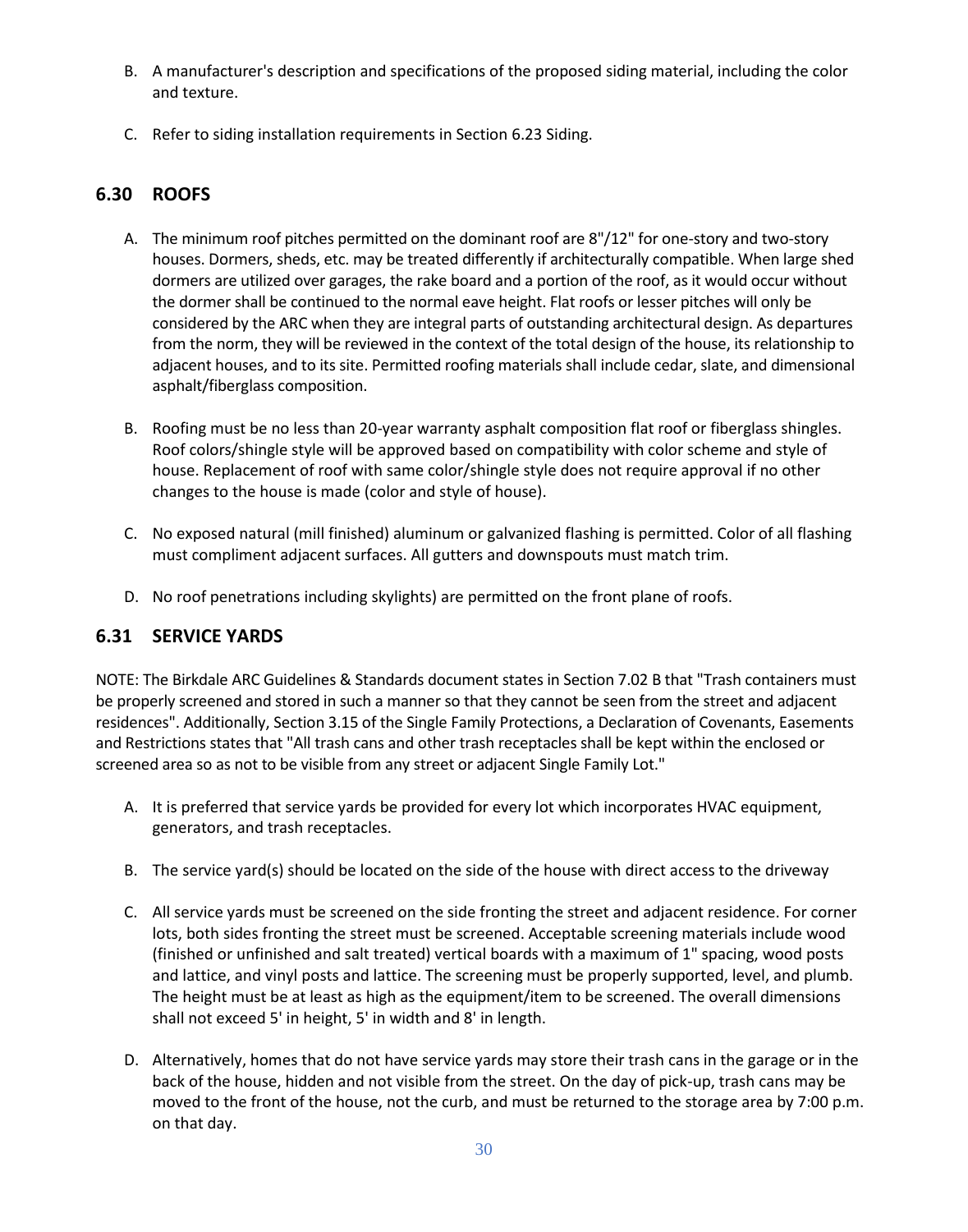E. Recycling receptacles which are used to support the countywide curbside recycling program may be placed at the curbside on the day of the collection. Receptacles should not be placed at the curb until the morning of the collection and should be returned to its storage location by 7:00 p. m. on that day.

## <span id="page-30-0"></span>**6.32 SIGNS**

NOTE: Erection and placement of all signs must be in compliance with Chesterfield County ordinances and regulations.

- A. A professional temporary sign not more than 4 square feet belonging to a builder, realtor, or homeowner to advertise a lot and residence for sale or rent is permitted. Realtors will be permitted to use their logos, trademarks and color schemes.
- B. Temporary political signs are permitted per the Virginia State Code. Political signs may be placed in the front yard only and no more than 45 days prior to the date of voting in the pertinent election. These signs must be removed no later than 3 days following the date of the pertinent election. Signs left after this time will be removed by the Association. Political signs shall not be placed in any common areas.
- C. No other temporary or permanent sign or other advertising device of any nature will be permitted on a lot. The maximum height, as measured from the top of the sign to the ground, is 3 feet except for realtor posts which may be a maximum of 6 feet as measured to the top of the cross-arm.
- D. Signs must not be erected on trees, light poles, street or traffic signs.
- E. No more than one sign may be placed at any lot. Directional signs may be placed at corners as well as the entrances leading to an "Open House" event on a Saturday or Sunday. They must be removed no later than Sunday evening at 7:00 p. m.
- F. Signs must be neatly lettered, clean, have a professional appearance and be maintained in good condition.
- G. Only the Board is permitted to place signs announcing the semi-annual community yard sales. No individual homeowner signs can be placed anywhere in Birkdale advertising a yard sale.
- H. Signs advertising the services of a contractor which are on a homeowner's property while construction/repairs are taking place must be removed at the completion of the project.
- I. If any sign remains standing in violation of the above regulations, the sign may be removed by the Association. The Association will not be responsible for loss or damage of such signs.

# <span id="page-30-1"></span>**6.33 SOLAR COLLECTORS**

- A. Solar collectors represent a large visual impact on a residence due to their size. Therefore, it is important to properly integrate the collector into the design of the house to conceal it. Collectors must be located to give maximum advantage to the user and minimum visibility. Collectors shall not be mounted on the front slope of the house as it is designed. Side facing installations are acceptable but not desirable.
- B. Large collectors on a sloping roof must appear to be flush with the roof and not laying on top. Collectors on a flat roof must be set back and concealed with a parapet unless integrated with the roof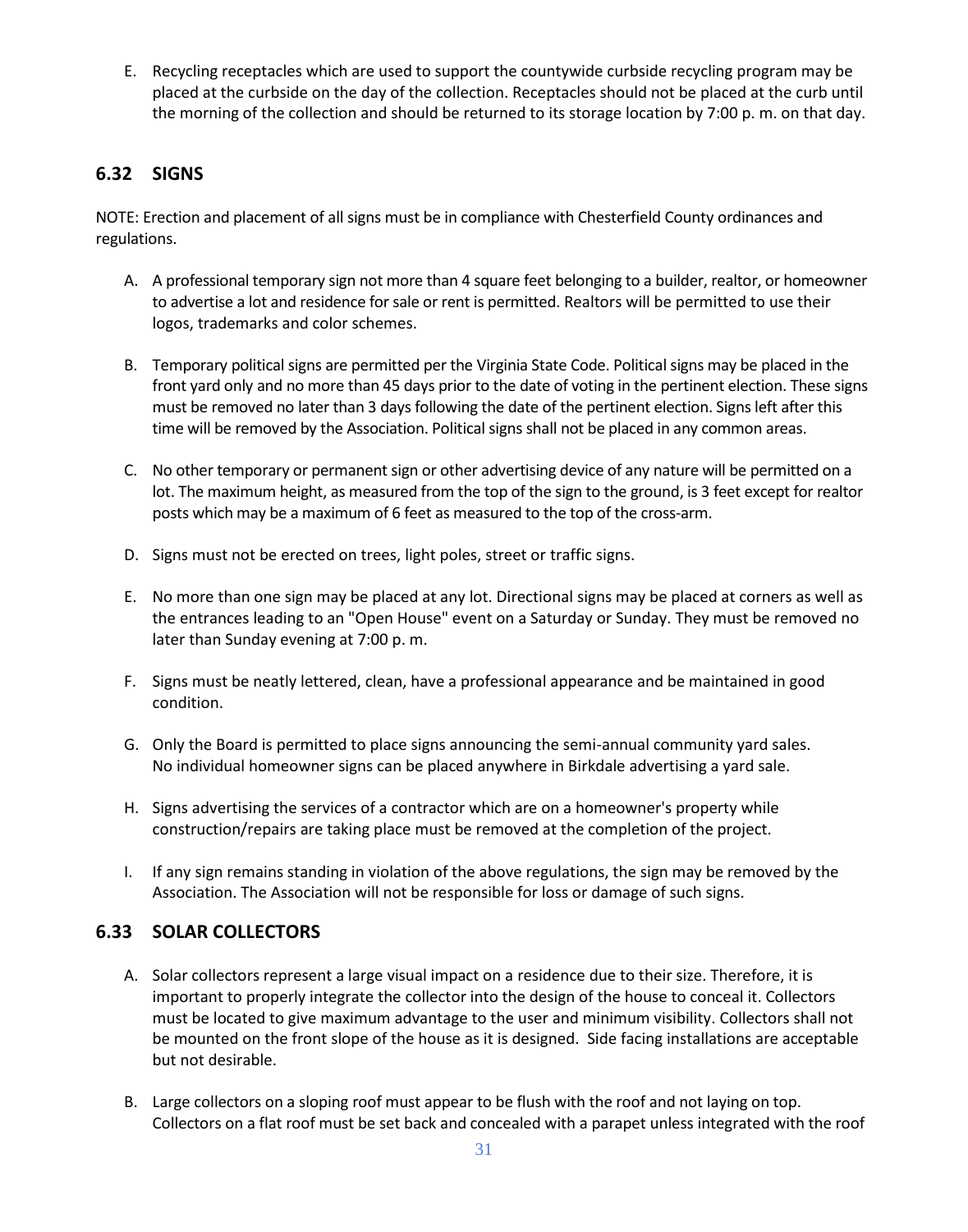design of the structure. Smaller collectors may be laid on top of a sloping roof and finished to appear like a skylight.

- C. Collectors must be constructed of glass with wood or metal trim. All trim must be painted to match the background color of the roof or house trim to conceal it. Plexiglas is not acceptable as it sags and yields an unsatisfactory appearance. All piping must be concealed.
- D. Freestanding collectors must be located behind the structure and completely concealed from the roads and adjacent properties or working with another architectural element.

## <span id="page-31-0"></span>**6.33.1 Application Requirements for Solar Collectors:**

The following must be submitted with the completed application.

- A. A site photograph or drawing of the residence including elevations, showing the location and appearance of the proposed solar collector.
- B. Details, which describe the dimensions of, the material used to construct the collector and how the edges of the collector meet the roof.

## <span id="page-31-1"></span>**6.34 STEPS & PORCHES**

Written approval is required for porches and steps. Any form of entry into a house may be included as a porch. The ARC recognizes ADA requirements as per the Virginia Uniform Statewide Building Code 2000 edition, effective October 1, 2003.

- A. Front entries including stoops and extended porches shall be constructed of finished materials matching the exterior of the house.
- B. Handrails and railing on front porches shall be constructed of vinyl, painted metal or wood and match the architectural style of the house.
- C. Porches constructed of concrete floors will be surrounded by a brick border from the height of the porch to the ground.
- D. Stoops and extended front porches shall be supported by either continuous foundations or on a minimum 12" by 12" brick piers.
- E. Open areas under extended front porches 12" greater in height above grade must be concealed with lattice. Any area less than 12" must be landscaped.
- F. All traditional exterior wood steps facing a street shall have closed and painted risers. All steps facing the golf course or visible from the street shall have closed and painted or stained risers.

## <span id="page-31-2"></span>**6.34.1 Application requirements for Steps and Porches:**

A. Application must include scaled drawings of the porch, location, size, and type of materials to be used.

## <span id="page-31-3"></span>**6.35 STORAGE BUILDINGS**

NOTE: A Chesterfield County building permit is required for the construction of all sheds or storage buildings over 150 square feet in size and 102 inches or less in wall height.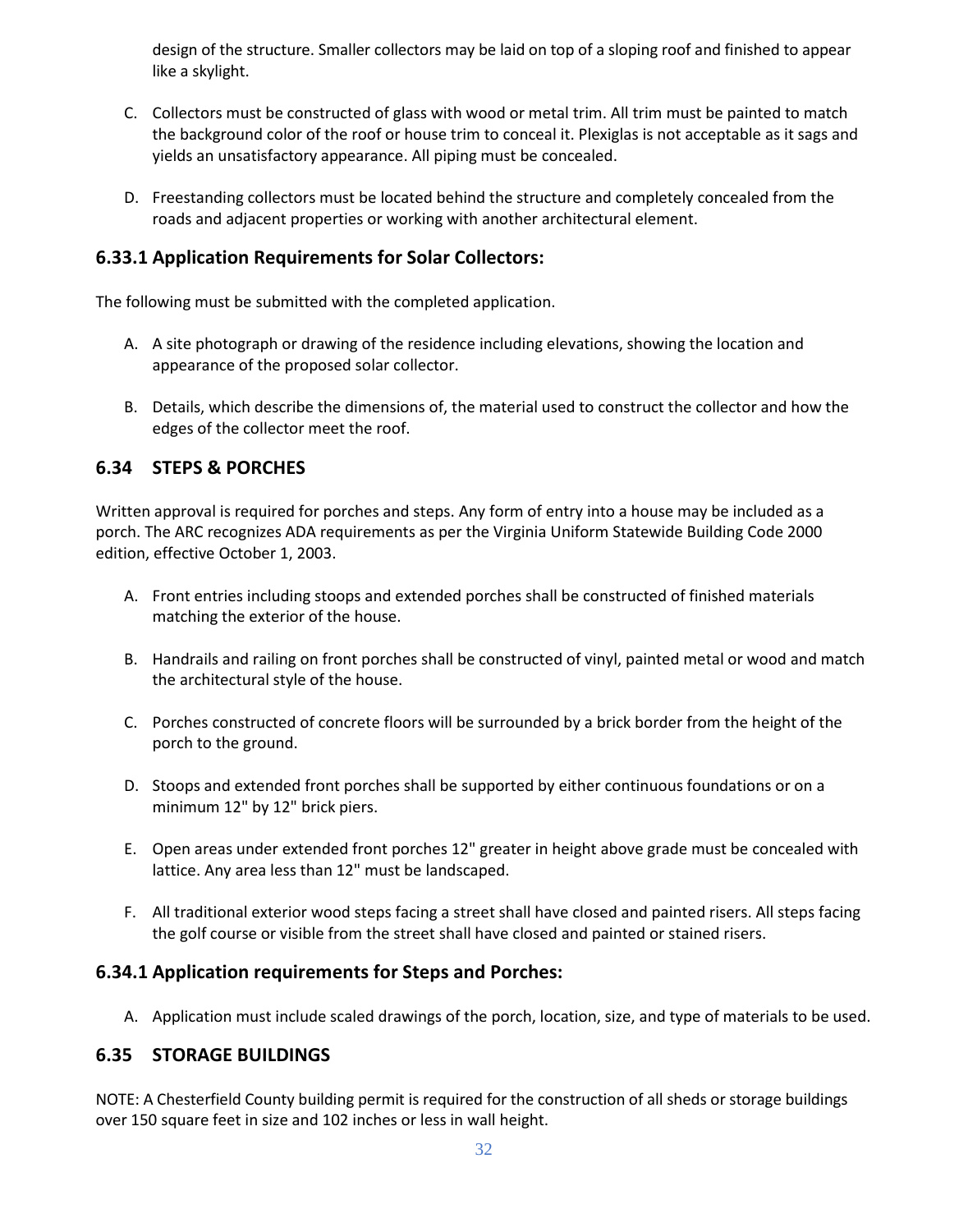- A. Written approval is required for construction or installation of all storage buildings. Approval is contingent upon the applicant building or installing a sturdy, permanent structure.
- B. Storage buildings may not be constructed of concrete block or metal.
- C. A storage building shall be of the same architectural style, same materials and have the same color scheme as the residence. Barn style sheds are not permitted unless there is a corresponding roofline on the main house.
- D. The storage building must be located in the rear of the home and as close to the house as possible; consideration will be given to other locations, however, provided that the storage building is well screened by natural coverings. Otherwise, the ARC may require additional planting/screenings in order to minimize the structure being obtrusive.
- E. If the house is restyled, resided, or a paint color change is made, the existing storage building must be altered to match the house.
- F. A storage building must not be larger than 10' X 12'and the maximum wall height of the building shall not exceed 8 feet.

## <span id="page-32-0"></span>**6.35.1 Application Requirements for Storage Buildings:**

The following must be submitted with the completed application:

- A. A site plan showing the relationship of the storage building to the residence, property lines and adjacent residences.
- B. A picture and/or detailed drawing of the proposed storage building including dimensions.
- C. A description of materials to be used.
- D. The color scheme of the proposed storage building and applicant's residence.

#### <span id="page-32-1"></span>**6.36 STORM/SCREEN WINDOWS AND DOORS**

A. Storm/screen windows and doors of straightforward design without decorative embellishments and which are compatible with the style and color of the house do not require prior approval. The storm/screen window or door must match (or blend with) the color of the house siding, exterior door, or trim. House trim constitutes two (2) or more of the following, in the same color: gutters and downspouts, shutters, corner molding, wide front door molding.

#### <span id="page-32-2"></span>**6.36.1 Application Requirements for Storm/Screen Windows and Doors:**

The following must be submitted with the completed application.

A. Applications for storm/screen windows or doors other than those approved above must include descriptions of material, color, style, and any decorative embellishments.

#### <span id="page-32-3"></span>**6.37 SWIMMING POOLS - (Private)**

A. See 6.27. POOLS - Private.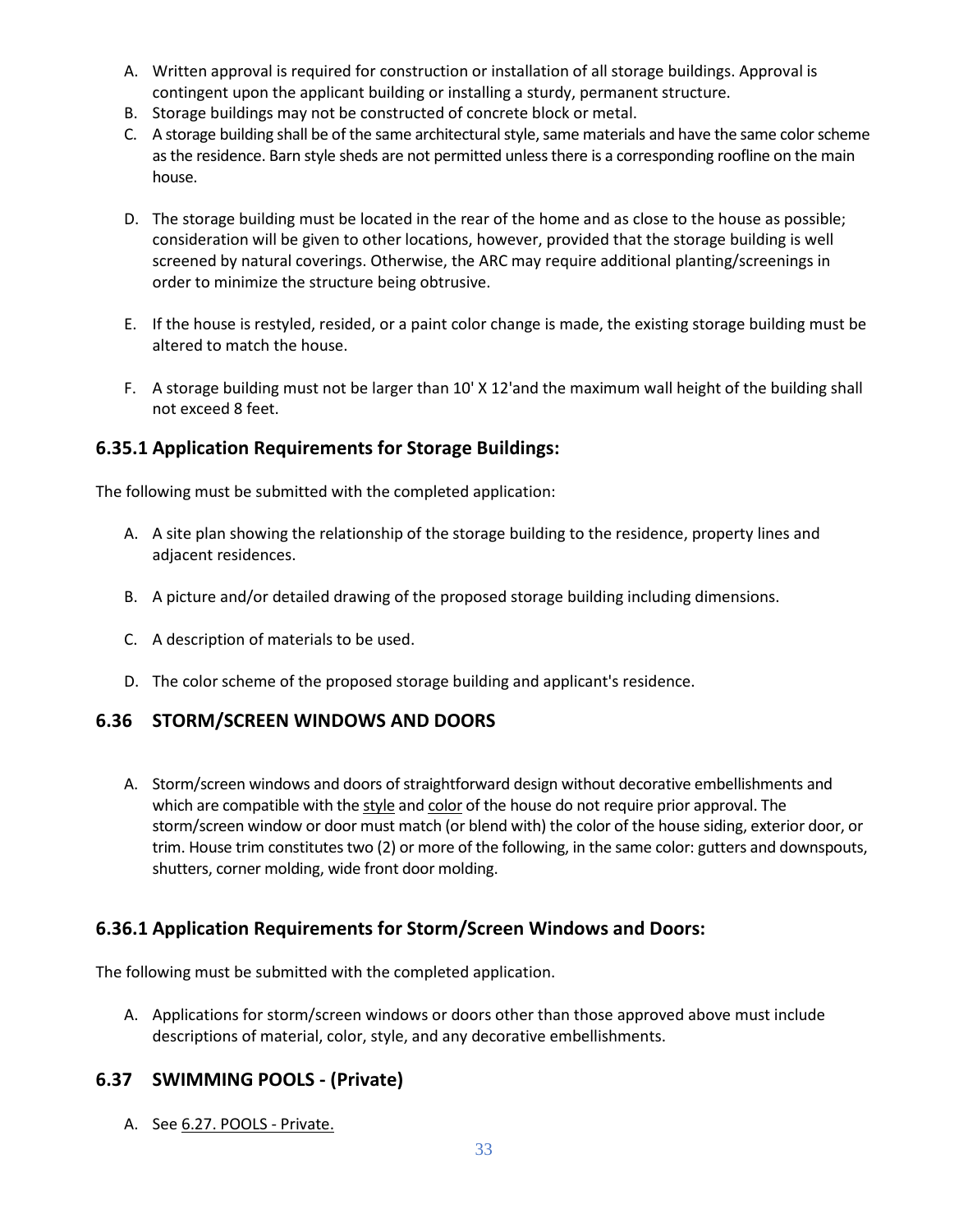#### <span id="page-33-0"></span>**6.38 TREE REMOVAL**

A. See 6.20. LANDSCAPING AND PLANTINGS.

#### <span id="page-33-1"></span>**6.39 WOODPILES**

Written approval for woodpiles is not required.

- A. A woodpile must be neatly stacked in the rear of the lot. Stacking wood on sidewalks, driveways, rights-of-way or in open space is not permitted. (For protection against termites, residents are cautioned against stacking firewood too close to wood-frame residences.)
- B. Woodpiles will be limited to a reasonable amount of wood, generally not to exceed 4x4x8 (1 cord) or 3 face cords.

#### <span id="page-33-2"></span>**VII. OTHER STANDARDS**

#### <span id="page-33-3"></span>**7.01 PROPERTY MAINTENANCE**

- A. Property maintenance includes the upkeep of lots, buildings, and other improvements consistent with good property management, proper trash disposal and animal control. No tools, equipment, or materials (ladders, wheelbarrows, hand tools, lawn mowers, etc.) are permitted to be left or stored on property; these must be stored out of sight. If stored under decks, the decks must be screened; see DECKS 6.07.D
- B. Each Owner has the following responsibilities for General Property and Lawn Care:
	- a. Seeding, weeding, watering, and mowing of lawns, including any grass strip next to street or within drainage swells which may technically be within public road right of way.
	- b. Mowing grass to a height of no more than five (5) inches;
	- c. Pruning and care of all trees and shrubbery*,* including maintaining a minimum number of trees or shrubs at the front of the house.
	- d. Snow removal from adjacent sidewalks and paths.
	- e. Painting and external care of structures and other improvements including power washing as needed.

#### <span id="page-33-4"></span>**7.02 TRASH (Refer to Section 6.31 Service Yards)**

- A. No curbside pickup of trash is permitted. Trash and other refuse are to be disposed of on a weekly basis and no refuse, trash or bulk materials may be accumulated or stored on any lot
- B. Containers must be properly screened and stored in such a manner so that they cannot be seen from the street and adjacent residences.
- C. Curbside pickup of recycling materials only is allowed. No recycling bins may remain in the front of the home past 7:00 p.m. that day.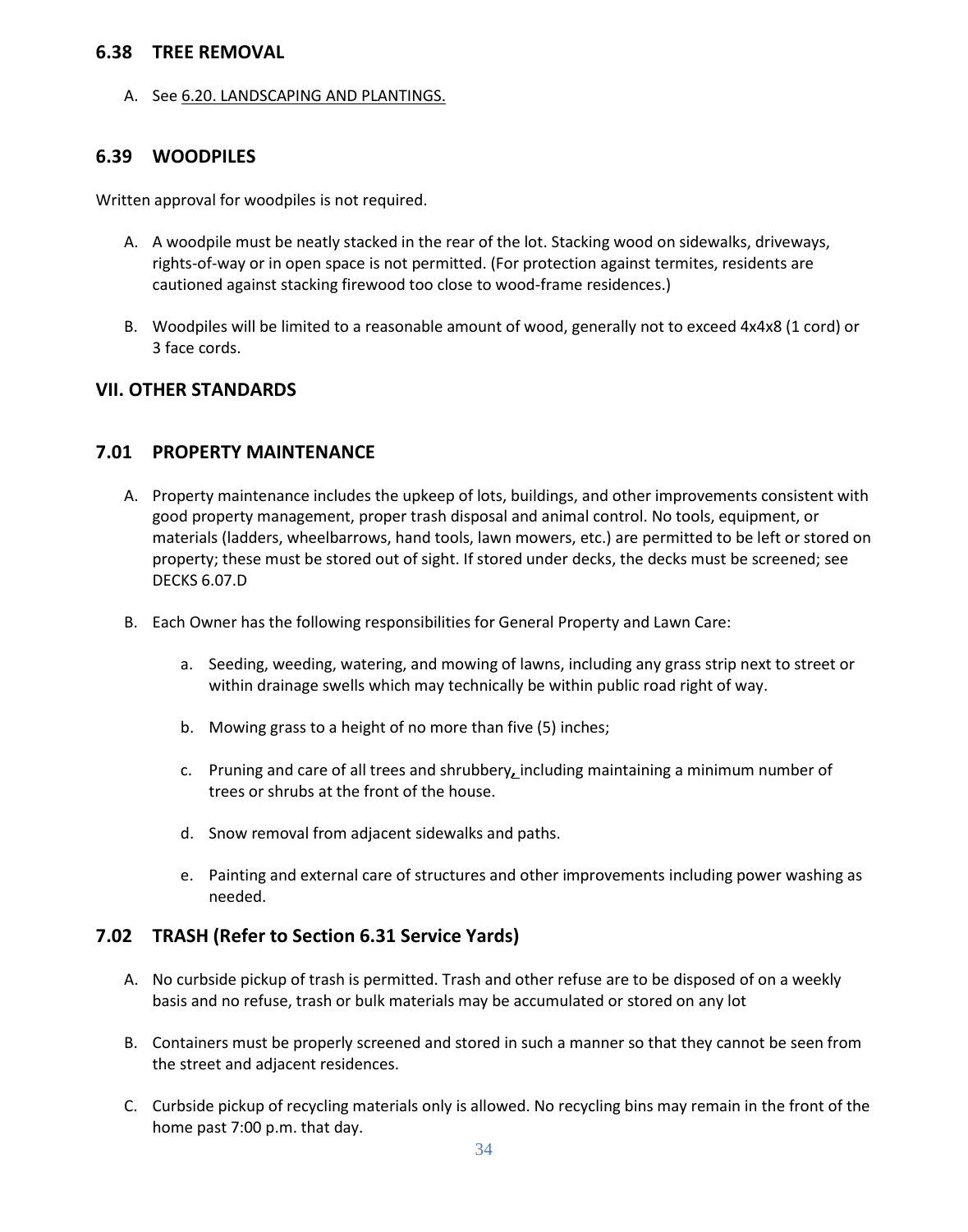- D. Builders/contractors are prohibited from fencing waste and construction debris and are required on each building lot or site to provide a roll off waste container of suitable size to accommodate waste from the construction of the building on the lot.
- E. Builders/contractors are required to pick up all debris and waste daily and place in waste container (see d above).

## <span id="page-34-0"></span>**7.03 ANIMAL CONTROL**

- A. No wild, exotic or "game" type animals shall be kept on residential lots. No birds, animals or insects shall be kept or maintained on any lots except for domestic purposes (of or relating to a family or household).
- B. Residents are advised that they are subject to Chesterfield County ordinances regarding among other things licensing, "leash laws" and clean-up of animal waste material.
- C. All complaints concerning animals must be made to the Chesterfield County Animal Control Division.

## <span id="page-34-1"></span>**7.04 VEHICLES** and PARKING

A. Campers; house, horse and utility trailers; recreational vehicles; boats; school buses or commercial vehicles over 6,000 pounds having dual wheels; inoperable vehicles; any vehicle without current registration plates; or any similar items, shall not be stored or parked on any lot, common area or street. These types of vehicles and items can only be parked in an area identified by the Association. If the Association does not identify such an area, they must be parked outside the development.

This definition of unauthorized vehicles follows Chesterfield Code Sec. 13-42 which is enforceable by the police department. The county department of Community Development follows similar limits for parking in residential areas but allows a vehicle weight limit up to 10,000 pounds. Additionally, angle parking is not allowed on any street unless specifically authorized by VDOT pursuant to Sec. 13-44.

- B. Major vehicle repairs may not be undertaken except in enclosed garages. Minor emergency repairs such as battery charging or changing, replacing a flat tire, and jump-starting are permitted in the open on any lot.
- C. Motor vehicle parking on the streets of the Birkdale community is a significant safety concern, e.g., children playing in the street behind a parked vehicle and when there is impeded ingress and egress of emergency vehicles. For this reason, it is important that ALL parking of motor vehicles by residents and/or guests be within the garage or access driveway attached to the single family house. No vehicles should be parked on the street in such a way that it impairs access to the street or a homeowner's access to their garage. Parking is not allowed on the lawn or anywhere else on the property other than the garage or driveway.

# <span id="page-34-2"></span>**7.05 PORTABLE TOILETS**

A. Portable toilets are required during construction phases when permanent toilets on construction site are not in service or available for use. Portable toilets are to be placed not less than 20 feet from the street on which a lot fronts.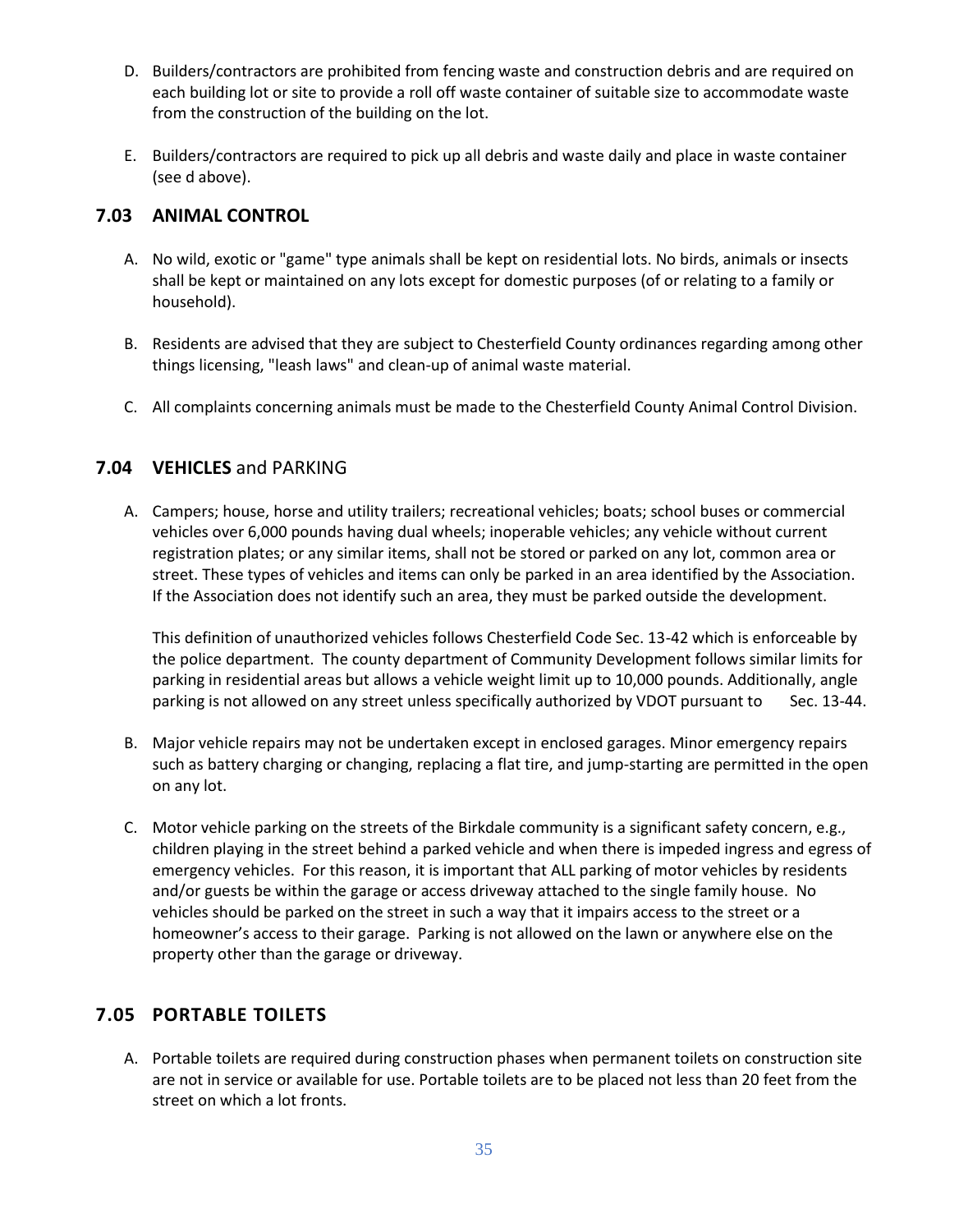B. Portable toilets are to be placed so that the doorway does not face the street on which the lot faces and must be maintained in such a manner so as not to be hazardous or obnoxious to the community.

## <span id="page-35-0"></span>**7.06 PORTABLE STORAGE CONTAINERS**

Portable storage containers are permitted to be used on driveways but are limited to one at a time and for no more than 2 weeks. Any variance to this must be approved by the ARC by submitting an application detailing the variance and why the variance is necessary.

This practice replaces any previous practice and is effective April 1, 2020.